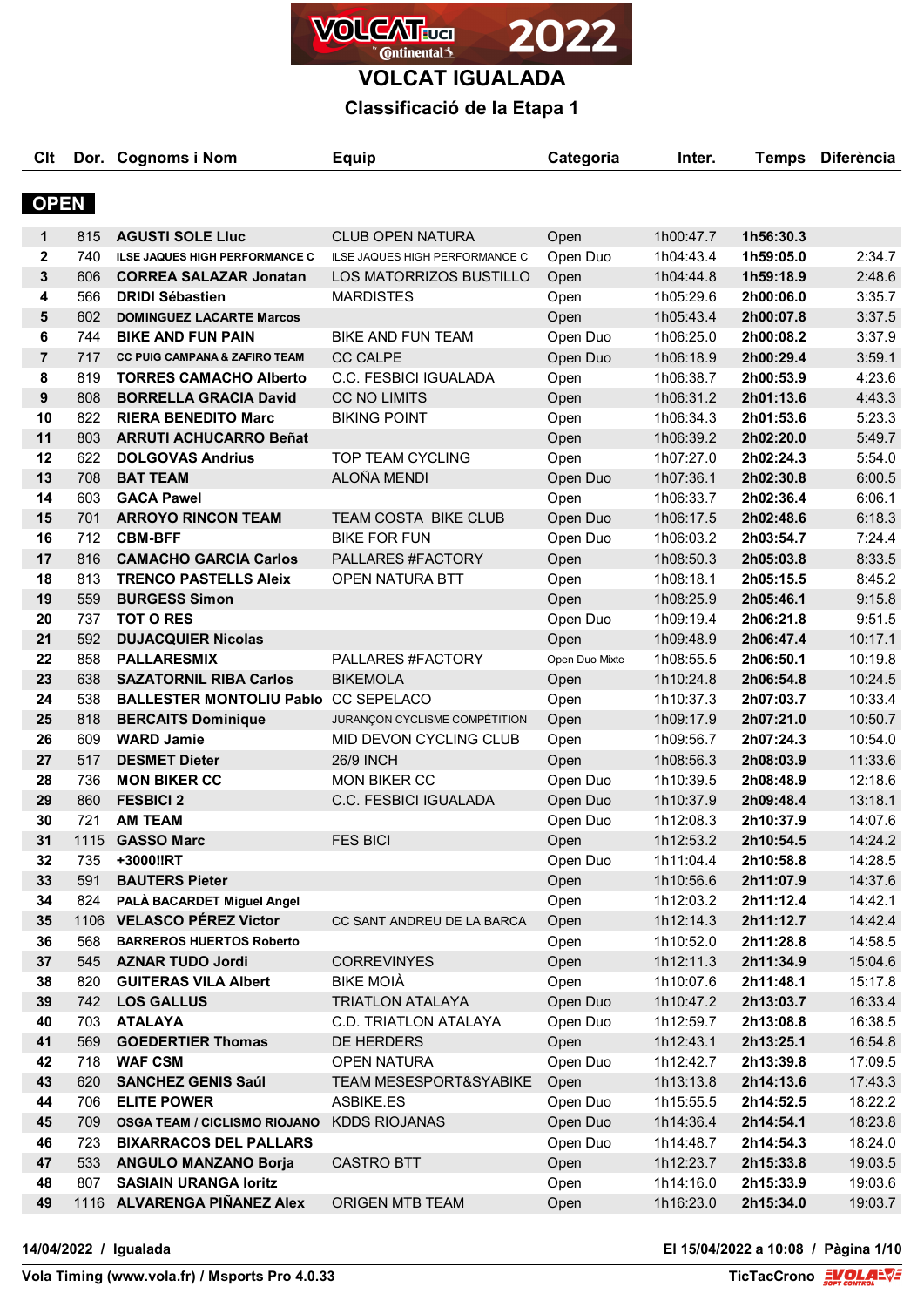

### **Classificació de la Etapa 1**

| <b>Clt</b> |            | Dor. Cognoms i Nom                                         | <b>Equip</b>                   | Categoria      | Inter.                 | <b>Temps</b>           | <b>Diferència</b>  |
|------------|------------|------------------------------------------------------------|--------------------------------|----------------|------------------------|------------------------|--------------------|
| 50         | 522        | <b>CAMPS COSTA Sergi</b>                                   | AE CAMPLLONG                   | Open           | 1h14:26.0              | 2h16:10.8              | 19:40.5            |
| 51         | 536        | <b>DOMÍNGUEZ MARTÍNEZ Joaquín</b>                          | CASTRO BTT RUTAS Y SENDEROS    | Open           | 1h12:36.4              | 2h16:20.7              | 19:50.4            |
| 52         | 713        | <b>BIKE WORLD PIERA</b>                                    |                                | Open Duo       | 1h13:57.1              | 2h16:44.0              | 20:13.7            |
| 53         | 722        | <b>MURUZABAL ETXARRI-BIANA</b>                             |                                | Open Duo       | 1h14:57.7              | 2h17:06.6              | 20:36.3            |
| 54         | 573        | <b>GOROSPE BILBAO Rafa</b>                                 |                                | Open           | 1h13:40.1              | 2h17:22.9              | 20:52.6            |
| 55         | 541        | <b>FARRE OROMI David</b>                                   | <b>CELI LINYOLA</b>            | Open           | 1h16:10.4              | 2h17:36.8              | 21:06.5            |
| 56         | 509        | <b>VESSEAU Stephan</b>                                     | <b>CALVISSON VTT</b>           | Open           | 1h16:44.9              | 2h18:06.5              | 21:36.2            |
| 57         | 529        | <b>BONNET Bernard</b>                                      | <b>BIKERS DU PIC</b>           | Open           | 1h16:19.9              | 2h18:18.1              | 21:47.8            |
| 58         | 590        | <b>D'HOOGHE Nicolas</b>                                    |                                | Open           | 1h16:08.3              | 2h18:18.3              | 21:48.0            |
| 59         | 1107       | <b>CARRASCO SÁNCHEZ Sergi</b>                              | C.E. PORT DE BARCELONA         | Open           | 1h15:54.1              | 2h18:19.0              | 21:48.7            |
| 60         | 570        | <b>DEL DEBBIO Andrea</b>                                   | <b>TEAM MARCHISIO BICI</b>     | Open           | 1h13:43.0              | 2h18:33.7              | 22:03.4            |
| 61         | 745        | <b>TEAM MEGET TUNGE BEN</b>                                | TEAM MEGET TUNGE BEN           | Open Duo       | 1h16:57.3              | 2h19:05.1              | 22:34.8            |
| 62         | 514        | <b>GUTIERREZ MUÑOZ Gabriel</b>                             | <b>TEAM TRIRELAY</b>           | Open           | 1h16:35.6              | 2h19:07.8              | 22:37.5            |
| 63         | 801        | <b>PACH ESTALLO Dani</b>                                   |                                | Open           | 1h15:52.6              | 2h19:08.2              | 22:37.9            |
| 64         | 853        | <b>ARUAL TEAM</b>                                          | SOCIEDAD CICLISTA ILERDENSE    | Open Duo       | 1h16:04.0              | 2h19:10.0              | 22:39.7            |
| 65         | 567        | <b>GIRARD Paul</b>                                         |                                | Open           | 1h16:27.7              | 2h19:16.0              | 22:45.7            |
| 66         | 576        | <b>PEREZ PUERTO Ruben</b>                                  | <b>PSYCLING FACTORY TEAM</b>   | Open           | 1h18:54.3              | 2h19:59.7              | 23:29.4            |
| 67         | 852        | FES <sub>1</sub>                                           | <b>C.C FESBICI IGUALADA</b>    | Open Duo       | 1h15:27.5              | 2h20:04.0              | 23:33.7            |
| 68         | 581        | <b>MILÀ Guillem</b>                                        | <b>FITA'S CLIMBERS</b>         | Open           | 1h16:37.7              | 2h20:09.4              | 23:39.1            |
| 69         | 843        | <b>SAAUDEZ ORTIZ Edson Dennys</b>                          |                                | Open           | 1h16:34.3              | 2h20:12.8              | 23:42.5            |
| 70         | 585        | <b>BOUCHEZ Jonathan</b>                                    |                                | Open           | 1h16:02.1              | 2h20:16.1              | 23:45.8            |
| 71         | 729        | <b>EUSCAT MTB TEAM</b>                                     | PENYA CICLISTA BAIX PENEDES    | Open Duo       | 1h20:07.2              | 2h20:26.4              | 23:56.1            |
| 72         | 595        | <b>MALFAIT Larwing</b><br><b>CRANKBROTHERS RACING TEAM</b> |                                | Open           | 1h17:16.4              | 2h20:28.5              | 23:58.2            |
| 73<br>74   | 739<br>563 | <b>MELCHIOR Gilles</b>                                     |                                | Open Duo Mixte | 1h18:32.7              | 2h21:04.6              | 24:34.3            |
| 75         | 1117       | <b>ESCRIBANO ORTEGA Orio</b>                               | <b>ORIGEN MTB TEAM</b>         | Open<br>Open   | 1h18:49.2<br>1h16:31.9 | 2h21:05.2<br>2h21:10.3 | 24:34.9<br>24:40.0 |
| 76         | 734        | <b>TEAM SPORTWAY</b>                                       | <b>GREENHILLBIKERS</b>         | Open Duo Mixte | 1h16:30.6              | 2h21:20.6              | 24:50.3            |
| 77         | 571        | <b>RUIZ Ruben</b>                                          |                                | Open           | 1h17:23.4              | 2h22:07.0              | 25:36.7            |
| 78         | 802        | <b>MANTEROLA ALBIZU Telmo</b>                              |                                | Open           | 1h18:00.9              | 2h22:22.1              | 25:51.8            |
| 79         | 628        | <b>GONZÁLEZ RUIZ Enrique</b>                               | <b>TRITONES RIOJA</b>          | Open           | 1h17:48.3              | 2h22:23.1              | 25:52.8            |
| 80         | 854        | <b>ECEMIS - CARIÑENA TEAM 1</b>                            | CLUB CICLISTA CARIÑENA         | Open Duo       | 1h17:46.8              | 2h22:24.2              | 25:53.9            |
| 81         | 806        | <b>FAUVEL Hugo</b>                                         |                                | Open           | 1h19:44.6              | 2h23:18.6              | 26:48.3            |
| 82         | 617        | <b>BAENA SOLAS Eneko</b>                                   | POZA BIKE XTREM                | Open           | 1h17:31.8              | 2h23:28.7              | 26:58.4            |
| 83         | 704        | <b>ASBIKE TEAM CLUB DEPORTIVO</b>                          | ASBIKE TEAM CLUB DEPORTIVO     | Open Duo       | 1h19:12.3              | 2h24:13.3              | 27:43.0            |
| 84         | 710        | <b>ANTOÑANA LÓPEZ</b>                                      |                                | Open Duo       | 1h19:19.1              | 2h24:24.6              | 27:54.3            |
| 85         | 557        | <b>IBARGUREN BELOKI Gotzon</b>                             |                                | Open           | 1h20:08.7              | 2h24:31.7              | 28:01.4            |
| 86         | 632        | <b>RODRIGUEZ GIMENO Luis</b>                               | <b>XE TIRA TU</b>              | Open           | 1h20:51.5              | 2h24:35.6              | 28:05.3            |
| 87         | 720        | <b>NEITOR'S C.U.D.O.S TEAM</b>                             | <b>CUDOS ARTESA DE SEGRE</b>   | Open Duo       | 1h20:19.4              | 2h24:46.4              | 28:16.1            |
| 88         | 814        | <b>ZABAL Adrian</b>                                        | LA MANRESANA 1930              | Open           | 1h21:37.8              | 2h24:47.5              | 28:17.2            |
| 89         | 506        | <b>ALTARRIBA BARCENILLA Oscar</b>                          | <b>ESPLUGUI</b>                | Open           | 1h20:46.4              | 2h25:10.7              | 28:40.4            |
| 90         | 702        | <b>CLUB TRIATLON ATALAYA</b>                               | <b>BTT NAVARRA</b>             | Open Duo       | 1h18:57.4              | 2h25:20.2              | 28:49.9            |
| 91         | 521        | <b>MATHIASEN Jakob</b>                                     | <b>AARHUSMTB</b>               | Open           | 1h17:41.5              | 2h25:22.7              | 28:52.4            |
| 92         | 855        | <b>TEAM SKENO-SFIT HELSE</b>                               | SAGENE IF                      | Open Duo Mixte | 1h21:27.0              | 2h25:49.9              | 29:19.6            |
| 93         | 821        | <b>FUENTES COLL Lidia</b>                                  | SCOTT BIKES CLUB ESPORTIU      | Open           | 1h21:13.4              | 2h25:52.5              | 29:22.2            |
| 94         | 616        | <b>SANCHEZ SANCHEZ Joan</b>                                | PALLARES #FACTORY              | Open           | 1h21:19.8              | 2h25:53.4              | 29:23.1            |
| 95         | 542        | <b>CERMEÑO MURGA David</b>                                 | CLUB BTT NIEVA MONTEMEDIANO RA | Open           | 1h21:29.0              | 2h27:18.5              | 30:48.2            |
| 96         | 817        | <b>ALVAREZ LLANOS Sergi</b>                                | <b>CLUB CICLISTA LA RIBA</b>   | Open           | 1h21:02.1              | 2h27:18.8              | 30:48.5            |
| 97         | 508        | <b>VESSEAU Clement</b>                                     | <b>CALVISSON VTT</b>           | Open           | 1h21:35.1              | 2h27:36.7              | 31:06.4            |
| 98         | 518        | <b>BULCKENS Jonas</b>                                      | 26/9 INCH MTB TEAM TIELT       | Open           | 1h20:59.5              | 2h27:49.2              | 31:18.9            |
| 99         | 519        | <b>DEPREZ Simon</b>                                        | 26/9 INCH TEAM TIELT           | Open           | 1h24:11.2              | 2h29:21.8              | 32:51.5            |
| 100        | 520        | <b>BURCEA Valentin</b>                                     | 8 PULGADAS BIKE SHOP           | Open           | 1h23:16.5              | 2h29:43.9              | 33:13.6            |
| 101        | 575        | <b>UGARTE URRIZ Jon</b>                                    |                                | Open           | 1h20:05.8              | 2h29:48.5              | 33:18.2            |

**14/04/2022 / Igualada El 15/04/2022 a 10:08 / Pàgina 2/10**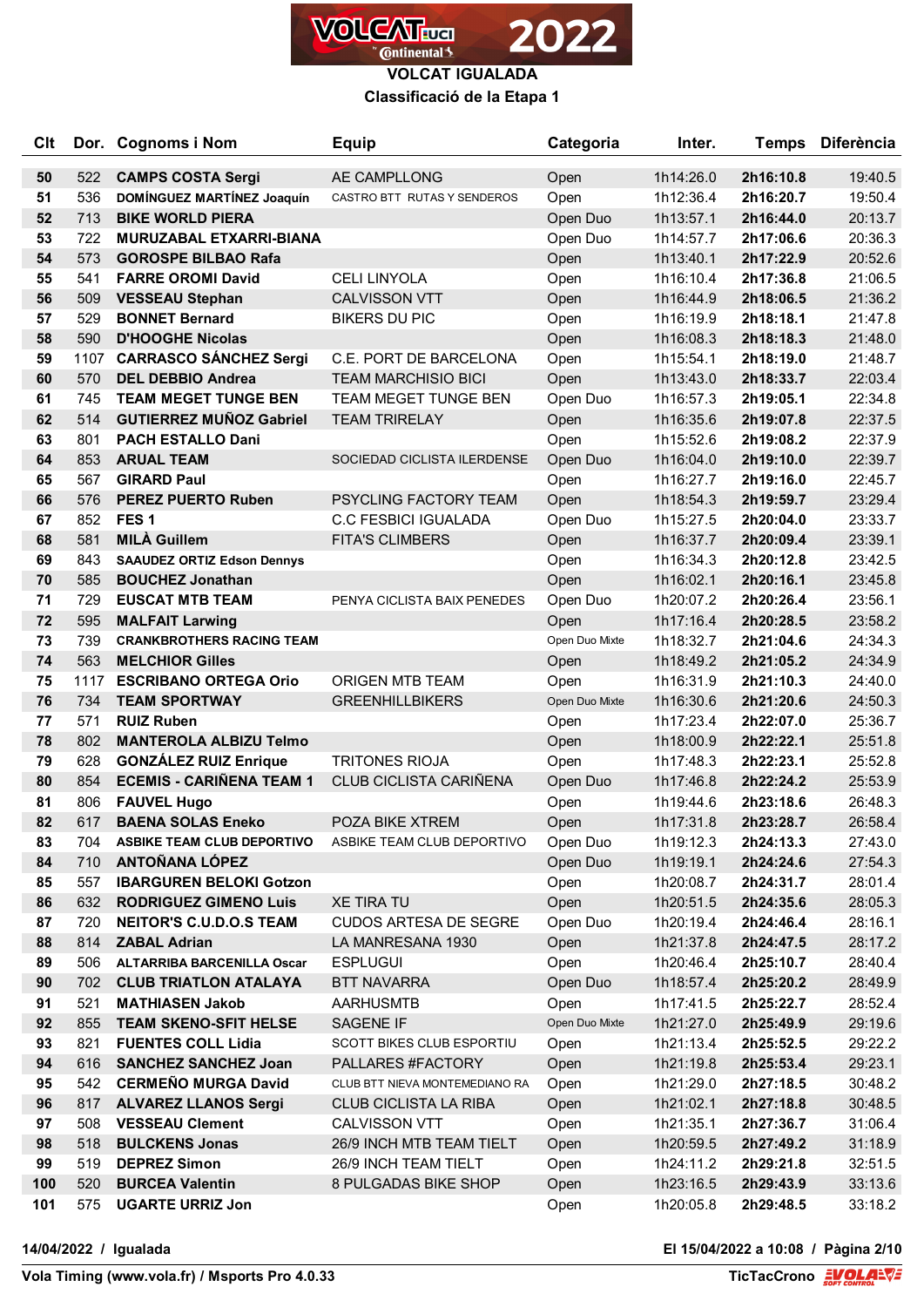

**Classificació de la Etapa 1**

| <b>C</b> It |      | Dor. Cognoms i Nom                      | <b>Equip</b>                   | Categoria      | Inter.    | <b>Temps</b> | <b>Diferència</b> |
|-------------|------|-----------------------------------------|--------------------------------|----------------|-----------|--------------|-------------------|
| 102         | 613  | <b>MIELNIK Karol</b>                    | <b>MTB RACING ACADEMY</b>      | Open           | 1h20:04.6 | 2h30:07.9    | 33:37.6           |
| 103         | 619  | <b>O'SHEA Mark</b>                      | <b>SUMMIT MTB</b>              | Open           | 1h22:27.1 | 2h30:08.7    | 33:38.4           |
| 104         | 604  | PÉREZ GRIJALVO Ignacio                  | <b>KALAGURRIS TEAM</b>         | Open           | 1h21:32.1 | 2h30:13.7    | 33:43.4           |
| 104         | 586  | <b>LORENTE BRETON Alberto</b>           | <b>KALAGURRIS TEAM</b>         | Open           | 1h21:31.3 | 2h30:13.7    | 33:43.4           |
| 106         | 560  | <b>GORROCHATEGUI ORMAZABAL Eneko</b>    | <b>BASURDE TEAM</b>            | Open           | 1h22:32.9 | 2h30:18.1    | 33:47.8           |
| 107         | 574  | <b>MAGALLARES PULPON Jose Ruben</b>     |                                | Open           | 1h19:53.9 | 2h30:18.3    | 33:48.0           |
| 108         | 588  | <b>COLLET Cedric</b>                    | <b>CRAZY BUZZARDS</b>          | Open           | 1h20:50.0 | 2h30:21.7    | 33:51.4           |
| 109         | 857  | <b>ECEMIS CARIÑENA TEAM 2</b>           | <b>ECEMIS CARIÑEA TEAM</b>     | Open Duo       | 1h23:13.3 | 2h30:37.0    | 34:06.7           |
| 110         | 579  | <b>BELTRÁN TRAVER Jose Carlos</b>       |                                | Open           | 1h21:56.5 | 2h31:10.4    | 34:40.1           |
| 111         | 565  | <b>CANALS CAMPS David</b>               |                                | Open           | 1h21:10.5 | 2h31:14.3    | 34:44.0           |
| 112         | 610  | <b>TORRES ALVAREZ Pedro Manuel</b>      | <b>MIRABIKE</b>                | Open           | 1h23:26.9 | 2h31:42.0    | 35:11.7           |
| 113         | 618  | <b>PLANAS MARTINEZ Albert</b>           | <b>PROBIKE CLUB</b>            | Open           | 1h21:34.5 | 2h31:56.5    | 35:26.2           |
| 114         | 546  | <b>GRIEBELING Jurgen</b>                | DE HERDERS                     | Open           | 1h24:07.8 | 2h32:37.7    | 36:07.4           |
| 115         | 627  | <b>SÁNCHEZ SIXTO Rubén</b>              | <b>TRIDEPORTE</b>              | Open           | 1h19:10.2 | 2h32:41.7    | 36:11.4           |
| 116         | 552  | <b>MORCILLO RIERA Manuel</b>            | <b>GRUP ESPORTIU ES VEDRA</b>  | Open           | 1h22:38.8 | 2h32:44.6    | 36:14.3           |
| 117         | 596  | <b>DE SCHEPPER Henk</b>                 | DE HERDERS                     | Open           | 1h24:03.3 | 2h32:49.9    | 36:19.6           |
| 118         | 629  | <b>VALL FERRER Marc</b>                 | <b>VEC CYCLING&amp;RUN</b>     | Open           | 1h23:14.0 | 2h33:18.0    | 36:47.7           |
| 119         | 716  | <b>X-TERRA S03/TRIMAD</b>               | <b>TRIATLÓN SIERRA OESTE 3</b> | Open Duo       | 1h24:41.2 | 2h33:48.1    | 37:17.8           |
| 120         | 544  | <b>ROCA LLOBET Josep</b>                | CLUB UNIO D'ESPORTS OBLIGATS I | Open           | 1h24:38.8 | 2h34:48.2    | 38:17.9           |
| 121         | 600  | <b>TOLEDO CONTRERAS Willans Hons</b>    |                                | Open           | 1h21:33.7 | 2h35:29.4    | 38:59.1           |
| 122         | 1118 | <b>GAONA NUÑEZ Julio Cesar</b>          | <b>ORIGEN MTB TEAM</b>         | Open           | 1h20:05.4 | 2h36:10.6    | 39:40.3           |
| 123         | 809  | <b>ELVIRA GRADO Marc</b>                | LA JEEPETA DE MONTBUI          | Open           | 1h24:35.9 | 2h36:15.0    | 39:44.7           |
| 124         | 624  | <b>ANDERSSON Torben</b>                 | <b>TORBEN ANDERSSON</b>        | Open           | 1h24:37.9 | 2h37:05.8    | 40:35.5           |
| 125         | 726  | <b>INFINITY</b>                         |                                | Open Duo Mixte | 1h27:52.6 | 2h37:15.6    | 40:45.3           |
| 126         | 844  | <b>REVALIENTE TABAS Pablo</b>           | <b>CC RATPENAT</b>             | Open           | 1h22:58.3 | 2h37:40.8    | 41:10.5           |
| 127         | 540  | <b>ILARDIA DE LA CONCEPCIÓN Jon</b>     | <b>CD ARRONIZ KT</b>           | Open           | 1h23:41.0 | 2h37:57.3    | 41:27.0           |
| 128         | 611  | <b>VERVOORT Dave</b>                    | <b>MOLLENDAAL ON BIKE</b>      | Open           | 1h20:00.7 | 2h38:09.5    | 41:39.2           |
| 128         | 526  | <b>GUIDA Gianni</b>                     | ASD NEW DOWNHILL               | Open           | 1h26:40.8 | 2h38:09.5    | 41:39.2           |
| 130         | 612  | <b>SMITZ Wout</b>                       | <b>MOLLENDAAL ON BIKE</b>      | Open           | 1h21:56.9 | 2h38:10.1    | 41:39.8           |
| 131         | 719  | <b>3.0 TEMPTEAM</b>                     | <b>BICI 3.0</b>                | Open Duo       | 1h25:38.9 | 2h38:11.3    | 41:41.0           |
| 132         | 601  | <b>BENOIT Melanie</b>                   |                                | Open           | 1h26:56.7 | 2h38:14.5    | 41:44.2           |
| 133         | 594  | <b>VALENZUELA ARIAS Jose</b>            | <b>BOMBERS BARCELONA</b>       | Open           | 1h25:00.3 | 2h38:56.5    | 42:26.2           |
| 134         | 715  | <b>POZA BIKE</b>                        | <b>SCBIKERS CLUB</b>           | Open Duo       | 1h31:32.0 | 2h39:05.4    | 42:35.1           |
| 135         | 812  | <b>FERRER ILL Rafel</b>                 | ROCKRIDER RACING TEAM SANT PER | Open           | 1h27:29.6 | 2h39:19.7    | 42:49.4           |
| 136         | 543  | <b>VILADEGUT MASEGOSA Josep</b>         | CLUB ESPORTIU CASTELLDANS      | Open           | 1h24:19.1 | 2h39:56.3    | 43:26.0           |
| 137         | 578  | <b>GARCIA Joseba</b>                    |                                | Open           | 1h24:33.8 | 2h40:46.7    | 44:16.4           |
| 138         | 804  | <b>IRAZUSTABARRENA ARBELAIZ Suharri</b> |                                | Open           | 1h22:35.3 | 2h40:46.9    | 44:16.6           |
| 139         | 707  | <b>MES ESPORT &amp; SYABIKE</b>         |                                | Open Duo       | 1h25:08.4 | 2h41:01.5    | 44:31.2           |
| 140         | 1119 | <b>GONZALEZ GRACIA Xavier</b>           |                                | Open           | 1h27:28.9 | 2h41:05.7    | 44:35.4           |
| 141         | 714  | <b>CALPE DIEM</b>                       |                                | Open Duo Mixte | 1h27:25.9 | 2h41:22.1    | 44:51.8           |
| 142         | 614  | <b>MORTENSEN Anne-Mette</b>             | NÆSBY CYKEL MOTION             | Open           | 1h30:04.5 | 2h41:23.8    | 44:53.5           |
| 143         | 1108 | <b>JULIA MAICAS Adrià</b>               |                                | Open           | 1h25:31.2 | 2h41:23.9    | 44:53.6           |
| 143         | 511  | <b>FRANÇOIS Sicot</b>                   | MURET CYCLISTE                 | Open           | 1h27:38.1 | 2h41:23.9    | 44:53.6           |
| 145         | 633  | <b>AGIRREZABALA AZPIROZ Mikel</b>       | ZARAUZKO ZIKLOTURISTA ELKARTEA | Open           | 1h27:04.9 | 2h41:24.0    | 44:53.7           |
| 146         | 845  | <b>CANO ESPINOSA Marta</b>              |                                | Open           | 1h24:59.3 | 2h41:34.5    | 45:04.2           |
| 147         | 589  | <b>VAN DER HEIJDEN Jack</b>             |                                | Open           | 1h27:25.1 | 2h41:45.5    | 45:15.2           |
| 148         | 636  | PEREZ YESTE Jose Ramon                  | 3SENDES CASTELLO - KROMAN      | Open           | 1h27:09.0 | 2h42:06.5    | 45:36.2           |
| 149         | 738  | <b>MANRESANA</b>                        | <b>3HM CLUB ESPORTIU</b>       | Open Duo Mixte | 1h29:44.9 | 2h42:12.4    | 45:42.1           |
| 150         | 564  | <b>CUESTA GOMEZ Carlos</b>              |                                | Open           | 1h27:47.6 | 2h42:14.5    | 45:44.2           |
| 151         | 556  | <b>MACHANCOSES PONS Víctor</b>          | <b>BTT SILLA CIERRABARES</b>   | Open           | 1h26:45.2 | 2h42:16.5    | 45:46.2           |
| 152         | 732  | <b>ZIPI ZAPE</b>                        | CLUB CICLISTA SANT JOAN DESPI  | Open Duo       | 1h28:33.9 | 2h42:20.7    | 45:50.4           |
| 153         | 580  | <b>PRESTON Anthony</b>                  |                                | Open           | 1h29:46.7 | 2h42:27.8    | 45:57.5           |

**14/04/2022 / Igualada El 15/04/2022 a 10:08 / Pàgina 3/10**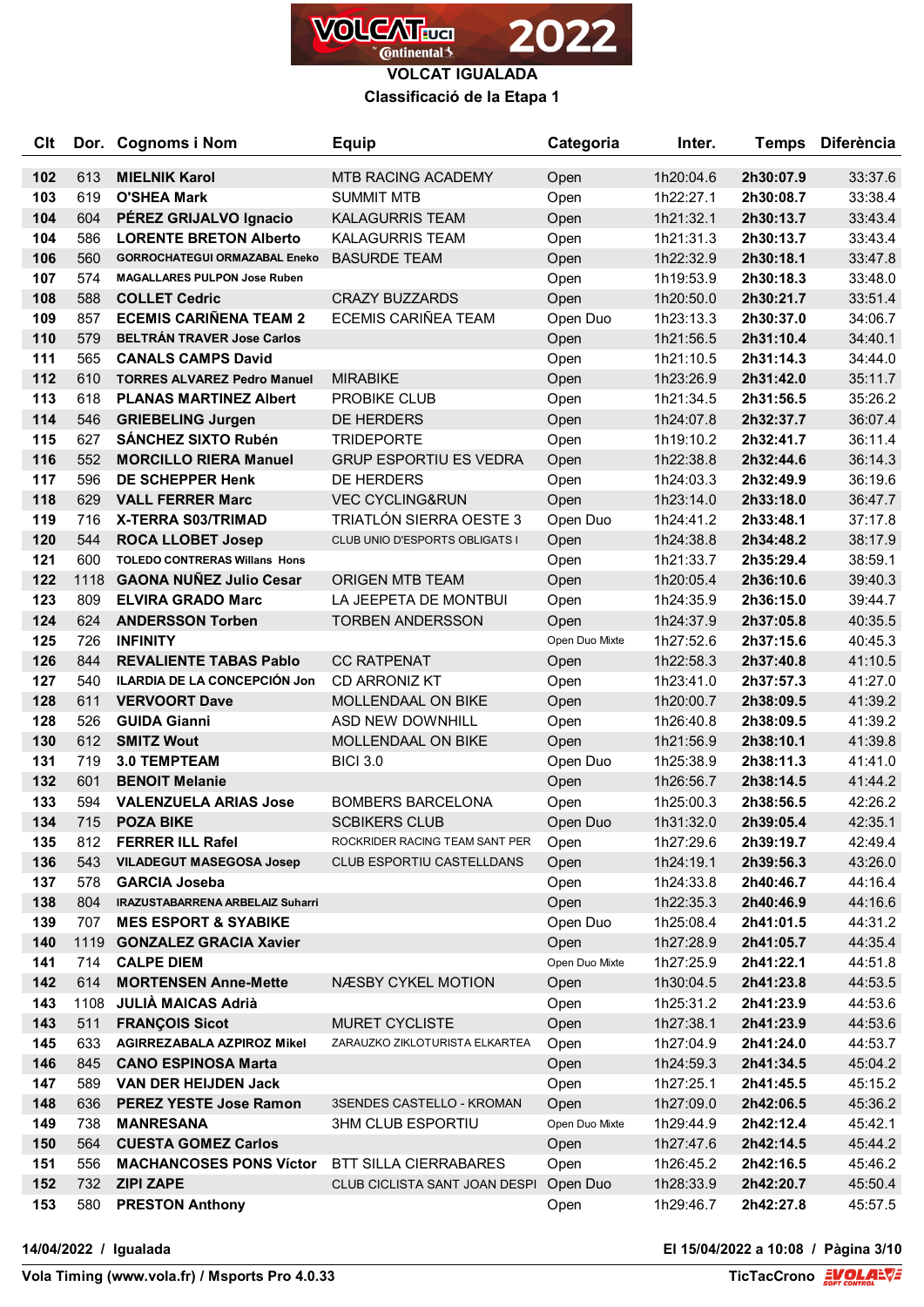

### **Classificació de la Etapa 1**

| <b>C</b> It |      | Dor. Cognoms i Nom                              | <b>Equip</b>                               | Categoria      | Inter.    | <b>Temps</b> | <b>Diferència</b> |
|-------------|------|-------------------------------------------------|--------------------------------------------|----------------|-----------|--------------|-------------------|
| 154         | 743  | <b>VINCLES</b>                                  | <b>CLUB ESPORTIU VINCLES</b>               | Open Duo Mixte | 1h30:52.2 | 2h42:28.5    | 45:58.2           |
| 155         |      | 1112 ARANBURU EGIGUREN Ibai                     |                                            | Open           | 1h24:00.0 | 2h42:35.7    | 46:05.4           |
| 156         | 856  | <b>SALTO TRAINING</b>                           |                                            | Open Duo       | 1h22:26.7 | 2h42:35.8    | 46:05.5           |
| 157         | 598  | <b>PUYUELO ROCA Albert</b>                      | <b>TRADEBIKE</b>                           | Open           | 1h26:48.2 | 2h42:48.4    | 46:18.1           |
| 158         | 607  | <b>BENNETT William</b>                          | <b>MAD MTB</b>                             | Open           | 1h29:20.5 | 2h43:18.0    | 46:47.7           |
| 159         | 593  | <b>TURMO GONZALEZ Santi</b>                     | <b>ANTIMASK</b>                            | Open           | 1h30:14.3 | 2h43:57.0    | 47:26.7           |
| 160         | 510  | <b>ARANCE LOPEZ Daniel</b>                      |                                            | Open           | 1h30:15.1 | 2h43:57.1    | 47:26.8           |
| 161         | 851  | <b>POISON LIPS</b>                              | POISON LIPS                                | Open Duo       | 1h26:43.0 | 2h44:06.1    | 47:35.8           |
| 162         | 587  | <b>EECKHOUT Pieter</b>                          |                                            | Open           | 1h28:21.7 | 2h44:48.2    | 48:17.9           |
| 163         | 531  | <b>JIMENEZ Raul</b>                             | <b>C.C.FESBICI IGUALADA</b>                | Open           | 1h28:16.1 | 2h44:58.5    | 48:28.2           |
| 164         | 525  | <b>FOLGADO JIMÉNEZ Héctor</b>                   | ASBIKE TEAM CLUB DEPORTIVO                 | Open           | 1h26:46.6 | 2h45:32.8    | 49:02.5           |
| 165         | 524  | LÓPEZ SAN ESTEBAN Abraham                       | ASBIKE TEAM CLUB DEPORTIVO                 | Open           | 1h27:40.6 | 2h46:00.9    | 49:30.6           |
| 166         | 623  | <b>DOLGOVIENE Vida</b>                          | <b>TOP TEAM CYCLING</b>                    | Open           | 1h31:19.0 | 2h46:25.2    | 49:54.9           |
| 167         | 535  | <b>NOGUERA LOPEZ Ivan</b>                       | <b>CASTRO BTT</b>                          | Open           | 1h23:19.8 | 2h48:51.6    | 52:21.3           |
| 168         | 572  | <b>KLIJSEN Edwin</b>                            |                                            | Open           | 1h30:13.2 | 2h50:05.0    | 53:34.7           |
| 169         | 1110 | <b>CHOW-CHINE-GALINAUD LOIS VTT DU GARLABAN</b> |                                            | Open           | 1h29:45.5 | 2h50:17.1    | 53:46.8           |
| 170         | 741  | <b>C.T. ESPORTRISSIM</b>                        | SANT CUGAT C.C. 2013                       | Open Duo       | 1h24:57.0 | 2h50:43.8    | 54:13.5           |
| 171         | 554  | <b>VALLS CUARTERO Sergio</b>                    |                                            | Open           | 1h28:19.6 | 2h51:13.9    | 54:43.6           |
| 172         | 728  | <b>COOPERA ONG</b>                              | CICLO SPORT GRUPO DEPORTIVO Open Duo Mixte |                | 1h34:30.8 | 2h51:54.8    | 55:24.5           |
| 173         | 539  | <b>PORQUERAS MARQUES Carles</b>                 | <b>CC SPRINTBIKE</b>                       | Open           | 1h28:08.5 | 2h52:19.8    | 55:49.5           |
| 174         | 730  | <b>SENDETA BIKERS</b>                           | <b>BICISTORE</b>                           | Open Duo       | 1h24:22.5 | 2h52:32.3    | 56:02.0           |
| 175         | 705  | <b>DEPORTEENRUTA</b>                            |                                            | Open Duo Mixte | 1h33:41.6 | 2h52:33.4    | 56:03.1           |
| 176         | 548  | <b>IMSCHOOT Hendrik</b>                         | DE HERDERS                                 | Open           | 1h31:58.4 | 2h54:19.5    | 57:49.2           |
| 177         | 562  | <b>VANHERPE Dominique</b>                       | DE HERDERS                                 | Open           | 1h36:58.3 | 2h54:38.9    | 58:08.6           |
| 178         | 637  | <b>SAZATORNIL GONZALEZ David</b>                | <b>MORENITO</b>                            | Open           | 1h32:17.9 | 2h54:48.1    | 58:17.8           |
| 179         | 583  | <b>FERNÁNDEZ MATA Alberto</b>                   |                                            | Open           | 1h27:49.4 | 2h55:05.1    | 58:34.8           |
| 179         | 558  | <b>ORTIZ VILLAREJO Alejandro</b>                | <b>TREPAS TEAM</b>                         | Open           | 1h27:50.9 | 2h55:05.1    | 58:34.8           |
| 181         | 555  | <b>GORDO GARCÍA Víctor</b>                      |                                            | Open           | 1h27:50.1 | 2h55:05.3    | 58:35.0           |
| 182         | 615  | <b>ALEGRE HOSPITAL Fabian</b>                   | <b>OPEN NATURA</b>                         | Open           | 1h35:34.3 | 2h55:44.5    | 59:14.2           |
| 183         | 711  | <b>BH CONCEPT VALENCIA</b>                      | BH CONCEPT VALENCIA                        | Open Duo Mixte | 1h36:34.8 | 2h56:34.0    | 1h00:03.7         |
| 184         | 547  | <b>DU FOUR Emmanuel</b>                         | DE HERDERS                                 | Open           | 1h35:37.2 | 2h57:01.7    | 1h00:31.4         |
| 185         | 725  | XINO-XANO                                       | CLUB CICLISTA TORELLÓ                      | Open Duo Mixte | 1h35:53.9 | 2h59:28.4    | 1h02:58.1         |
| 186         | 597  | <b>LENAERTS Koen</b>                            | MTB TEAM NO EXCUSE                         | Open           | 1h39:17.0 | 3h01:18.8    | 1h04:48.5         |
| 187         | 502  | <b>LLINARES LLORCA José</b>                     | CC PUIG CAMPANA DE FINESTRAT Open          |                | 1h49:51.9 | 3h02:41.7    | 1h06:11.4         |
| 188         | 626  | <b>OSES NADAL Mario</b>                         | <b>TRIATLON ATALAYA</b>                    | Open           | 1h18:55.7 | 3h04:25.3    | 1h07:55.0         |
| 188         | 625  | <b>OSES RESANO David</b>                        | <b>TRIATLON ATALAYA</b>                    | Open           | 1h18:53.2 | 3h04:25.3    | 1h07:55.0         |
| 190         |      | 1105 LLUELLES Maria                             | CLUB TRIATLÓ ANDORRA                       | Open           | 1h37:36.6 | 3h05:02.8    | 1h08:32.5         |
| 191         | 608  | <b>GUDIN Miguel</b>                             | <b>MEGABICI</b>                            | Open           | 1h39:32.0 | 3h05:37.1    | 1h09:06.8         |
| 192         |      | 1101 GIL MARTINEZ Antonio                       | CLUB CICLISTA G.E.R.                       | Open           | 1h36:54.3 | 3h06:00.9    | 1h09:30.6         |
| 193         |      | 1113 GABARRO MARTINEZ Roger                     |                                            | Open           | 1h35:14.8 | 3h06:26.3    | 1h09:56.0         |
| 194         | 577  | <b>LAZKANO ANTON Josu</b>                       |                                            | Open           | 1h36:56.1 | 3h07:01.8    | 1h10:31.5         |
| 195         | 561  | DE ROBA PEREZ Jon                               | <b>CANYON TEAM19</b>                       | Open           | 1h36:37.1 | 3h07:10.1    | 1h10:39.8         |
| 196         | 530  | <b>ROVIRA GRANADOS Marçal</b>                   | <b>BIKING POINT</b>                        | Open           | 1h21:35.8 | 3h07:20.1    | 1h10:49.8         |
| 197         | 621  | OCAÑA MARTÍNEZ Alan                             | <b>TITANES BIKE CEUTA</b>                  | Open           | 1h34:57.6 | 3h08:56.4    | 1h12:26.1         |
| 198         | 842  | <b>ROSET PUJOL Martí</b>                        |                                            | Open           | 1h35:40.8 | 3h15:57.2    | 1h19:26.9         |
| 199         | 841  | <b>GRAS LLOYS Berta</b>                         |                                            | Open           | 1h35:43.7 | 3h15:57.3    | 1h19:27.0         |
| 200         | 1114 | <b>DENIZOT Mireille</b>                         | VTT DU GARLABAN                            | Open           | 1h45:29.9 | 3h16:36.5    | 1h20:06.2         |
| 201         | 501  | <b>AGUILERA MAYENCO Ivan</b>                    |                                            | Open           | 1h46:27.0 | 3h21:01.3    | 1h24:31.0         |
| 202         | 532  | <b>SAEZ MARTINEZ David</b>                      | CALCONASSOS IBIZA C.C.                     | Open           | 1h48:25.6 | 3h22:59.0    | 1h26:28.7         |
| 203         | 550  | <b>MOREELS Sven</b>                             | DE HERDERS - LOS PASTORES                  | Open           | 1h51:38.2 | 3h26:02.0    | 1h29:31.7         |
| 204         | 549  | <b>JOTTIER Jurgen</b>                           | DE HERDERS                                 | Open           | 1h51:38.9 | 3h26:02.3    | 1h29:32.0         |
| 205         | 747  | <b>SOONSANDBIKES</b>                            | SONS AND BIKES                             | Open Duo       | 1h46:08.0 | 3h30:36.2    | 1h34:05.9         |

**14/04/2022 / Igualada El 15/04/2022 a 10:08 / Pàgina 4/10**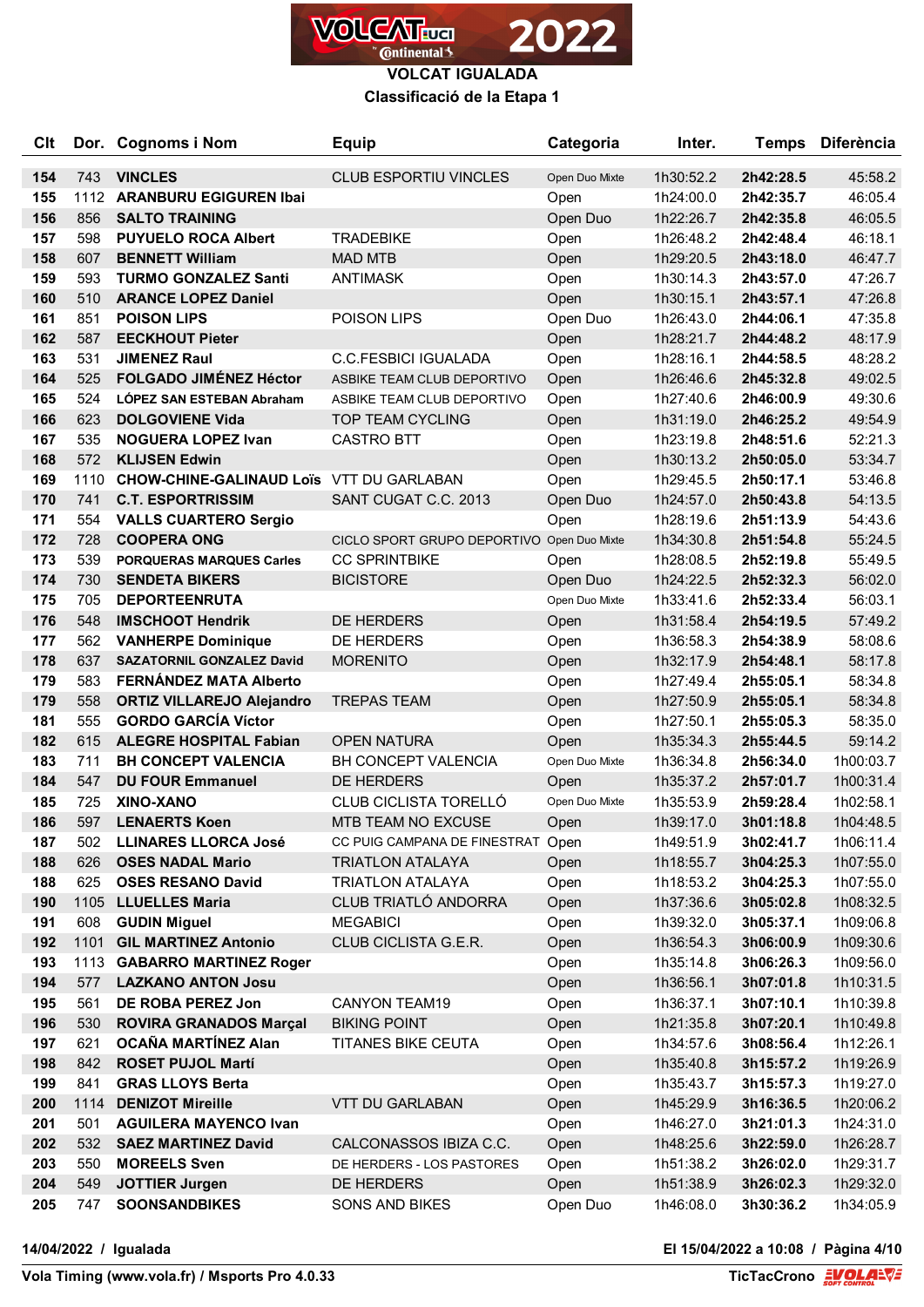

## **Classificació de la Etapa 1**

| Clt     |     | Dor. Cognoms i Nom                | Equip                               | Categoria | Inter.    | <b>Temps</b> | <b>Diferència</b> |
|---------|-----|-----------------------------------|-------------------------------------|-----------|-----------|--------------|-------------------|
| 206     | 805 | <b>DIEZ BALBOA Idoia</b>          | <b>C.D GIRLS ON FIRE</b>            | Open      | 1h59:20.3 | 3h37:18.4    | 1h40:48.1         |
|         |     |                                   |                                     |           |           |              |                   |
| Absents |     |                                   |                                     |           |           |              |                   |
|         | 3   | <b>PAEZ LEON Hector Leonardo</b>  | SOUDAL LEECOUGAN INTERNATIONAL      | Open      |           |              |                   |
|         | 12  | <b>MENSI Daniele</b>              | SOUDAL LEECOUGAN INTERNATIONAL      | Open      |           |              |                   |
|         | 13  | <b>LONGO Tony</b>                 | SOUDAL LEECOUGAN INTERNATIONAL Open |           |           |              |                   |
|         | 28  | <b>ROSA Massimo</b>               | SOUDAL LEECOUGAN INTERNATIONAL      | Open      |           |              |                   |
|         | 38  | <b>ESKIBEL ELORZA Iker</b>        | <b>OREKA</b>                        | Open      |           |              |                   |
|         | 40  | <b>SÖLTER Marcus</b>              | DOWE-SPORTSWEAR-TEAM                | Open      |           |              |                   |
|         | 52  | <b>RAMOS SANDOVAL Victor Hugo</b> |                                     | Open      |           |              |                   |
|         | 55  | <b>LOPEZ ORTIZ Iñigo</b>          | ABANTO ZIERBENA MUSKIZ T.E.         | Open      |           |              |                   |
|         | 71  | <b>GRANDIO RUIZ Edgar</b>         | RANDONNEUR CULTURA CICLISTA         | Open      |           |              |                   |
|         | 82  | <b>MARTINEZ CALDITO Xavier</b>    | X MARTINEZ                          | Open      |           |              |                   |
|         | 91  | <b>SIERRA GARRIDO Sergio</b>      | <b>BIZZIS TEAM</b>                  | Open      |           |              |                   |
|         | 111 | <b>LARA MARTINEZ Marc</b>         | PALLARES #FACTORY                   | Open      |           |              |                   |
|         | 161 | <b>HOUDU Valerie</b>              | COUSERANS CYCLISTE PYRÉNÉES         | Open      |           |              |                   |
|         | 162 | <b>TEMPRANO MUÑOZ Raul</b>        | <b>BICI 3.0</b>                     | Open      |           |              |                   |
|         | 167 | <b>MILAN JIMENEZ Angel</b>        |                                     | Open      |           |              |                   |
|         | 168 | <b>VALVERDE UGALDE Asier</b>      | IRUÑA KIROLAK                       | Open      |           |              |                   |
|         | 315 | PIÑERO MORAÑO Jorge               | C.C.MEDINA                          | Open      |           |              |                   |
|         | 334 | <b>BRUGEURA ARNES Robert</b>      | <b>BLANDA ESPARTANS</b>             | Open      |           |              |                   |
|         | 335 | <b>DONNIER VALENTIN Guillaume</b> | <b>VTT CHARTREUSE</b>               | Open      |           |              |                   |
|         | 349 | <b>BARQUIN RUIZ Alberto</b>       | <b>GOROS BIKE- SALCEDO</b>          | Open      |           |              |                   |
|         | 413 | <b>QUIROGA PADILLA Sonia</b>      | <b>RR BIKERS</b>                    | Open      |           |              |                   |
|         | 415 | <b>LIEBRENZ Yvonne</b>            | <b>RV CONCORDIA TRIEB</b>           | Open      |           |              |                   |

## **Abandons**

| <b>VENTURA SANCHEZ Ismael</b><br>ESMTB.COM<br>17<br>Open<br><b>CASSU CANTIN Guillem</b><br><b>BUFF MEGAMO TEAM</b><br>20<br>Open<br><b>VALLS PUJOL Ot</b><br>47<br>Open<br><b>BICI 3.0</b><br>75<br><b>TEMPRANO FERNANDEZ Marti</b><br>Open<br><b>MOIX CHINARRO Jordi</b><br>LA JEEPETA DE MONTBUI<br>Open<br>224<br>OTXE OARSOALDEA TX. K., K.<br><b>LOPEZ INTXAUSTI Garikoitz</b><br>Open<br>235<br><b>CLOOT FACTORY TEAM</b><br>252<br><b>CHAVARRIA BALMANYA Josep</b><br>Open<br><b>GUIRAL DEDIOS Hector</b><br>AGROSTOCK CC FRAGA<br>264<br>Open<br><b>JUTIS</b><br>Open Duo<br>731<br><b>OLLIER Sylvie</b><br>VTT DU GARLABAN<br>Open<br>1111 |  |  |  |
|-----------------------------------------------------------------------------------------------------------------------------------------------------------------------------------------------------------------------------------------------------------------------------------------------------------------------------------------------------------------------------------------------------------------------------------------------------------------------------------------------------------------------------------------------------------------------------------------------------------------------------------------------------|--|--|--|
|                                                                                                                                                                                                                                                                                                                                                                                                                                                                                                                                                                                                                                                     |  |  |  |
|                                                                                                                                                                                                                                                                                                                                                                                                                                                                                                                                                                                                                                                     |  |  |  |
|                                                                                                                                                                                                                                                                                                                                                                                                                                                                                                                                                                                                                                                     |  |  |  |
|                                                                                                                                                                                                                                                                                                                                                                                                                                                                                                                                                                                                                                                     |  |  |  |
|                                                                                                                                                                                                                                                                                                                                                                                                                                                                                                                                                                                                                                                     |  |  |  |
|                                                                                                                                                                                                                                                                                                                                                                                                                                                                                                                                                                                                                                                     |  |  |  |
|                                                                                                                                                                                                                                                                                                                                                                                                                                                                                                                                                                                                                                                     |  |  |  |
|                                                                                                                                                                                                                                                                                                                                                                                                                                                                                                                                                                                                                                                     |  |  |  |
|                                                                                                                                                                                                                                                                                                                                                                                                                                                                                                                                                                                                                                                     |  |  |  |
|                                                                                                                                                                                                                                                                                                                                                                                                                                                                                                                                                                                                                                                     |  |  |  |

# **Open / Home**

| 1              | 815 | <b>AGUSTI SOLE LIUC</b>         | <b>CLUB OPEN NATURA</b> | Open | 1h00:47.7 | 1h56:30.3 |        |
|----------------|-----|---------------------------------|-------------------------|------|-----------|-----------|--------|
| $\mathbf{2}$   | 606 | <b>CORREA SALAZAR Jonatan</b>   | LOS MATORRIZOS BUSTILLO | Open | 1h04:44.8 | 1h59:18.9 | 2:48.6 |
| 3              | 566 | <b>DRIDI Sébastien</b>          | <b>MARDISTES</b>        | Open | 1h05:29.6 | 2h00:06.0 | 3:35.7 |
| 4              | 602 | <b>DOMINGUEZ LACARTE Marcos</b> |                         | Open | 1h05:43.4 | 2h00:07.8 | 3:37.5 |
| 5              | 819 | <b>TORRES CAMACHO Alberto</b>   | C.C. FESBICI IGUALADA   | Open | 1h06:38.7 | 2h00:53.9 | 4:23.6 |
| 6              | 808 | <b>BORRELLA GRACIA David</b>    | CC NO LIMITS            | Open | 1h06:31.2 | 2h01:13.6 | 4:43.3 |
| $\overline{7}$ | 822 | <b>RIERA BENEDITO Marc</b>      | <b>BIKING POINT</b>     | Open | 1h06:34.3 | 2h01:53.6 | 5:23.3 |
| 8              | 803 | <b>ARRUTI ACHUCARRO Beñat</b>   |                         | Open | 1h06:39.2 | 2h02:20.0 | 5:49.7 |
| 9              | 622 | <b>DOLGOVAS Andrius</b>         | TOP TEAM CYCLING        | Open | 1h07:27.0 | 2h02:24.3 | 5:54.0 |
| 10             | 603 | <b>GACA Pawel</b>               |                         | Open | 1h06:33.7 | 2h02:36.4 | 6:06.1 |

**14/04/2022 / Igualada El 15/04/2022 a 10:08 / Pàgina 5/10**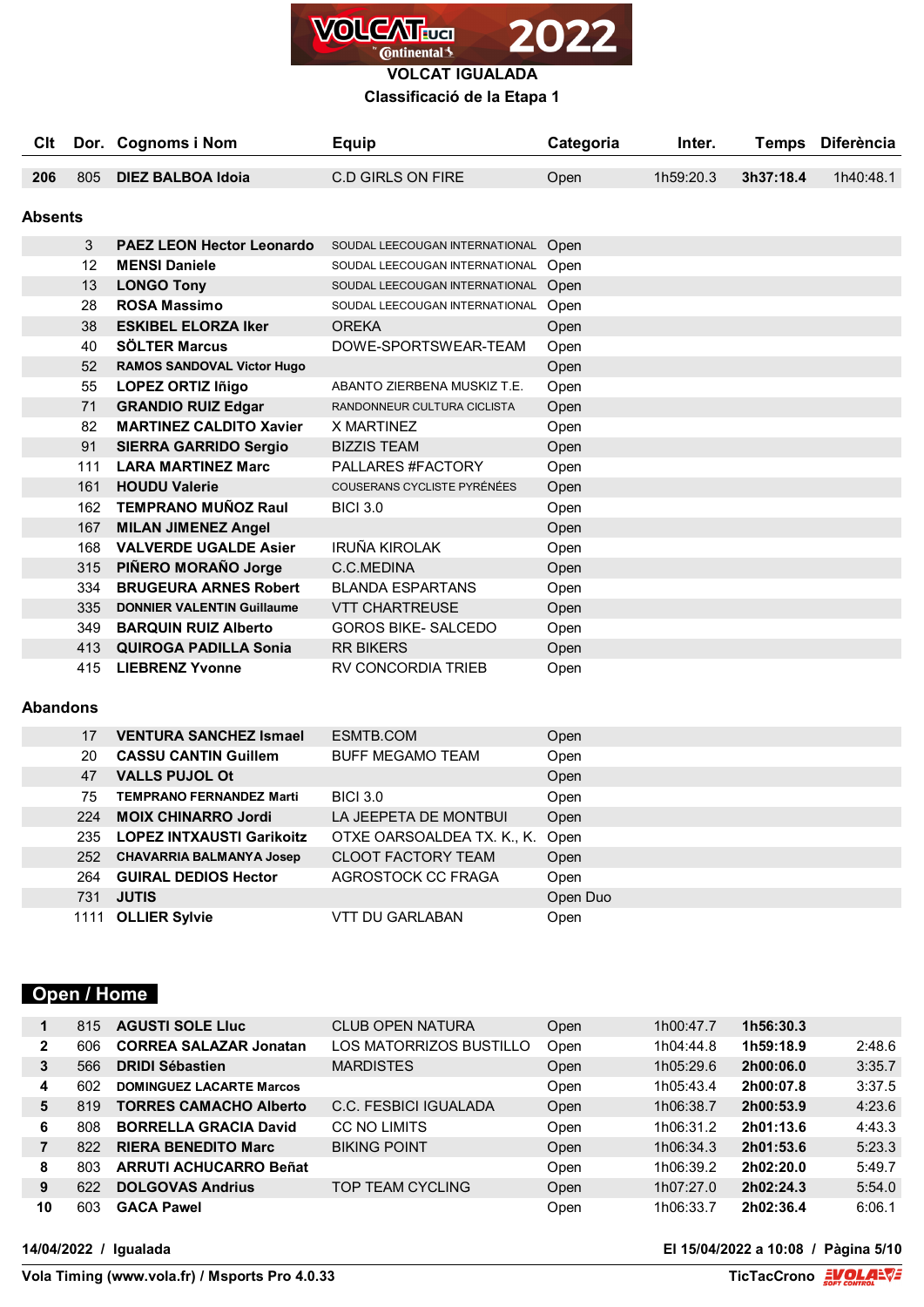

### **Classificació de la Etapa 1**

| <b>Clt</b> |      | Dor. Cognoms i Nom                | <b>Equip</b>                      | Categoria | Inter.    | <b>Temps</b> | <b>Diferència</b> |
|------------|------|-----------------------------------|-----------------------------------|-----------|-----------|--------------|-------------------|
| 11         | 816  | <b>CAMACHO GARCIA Carlos</b>      | PALLARES #FACTORY                 | Open      | 1h08:50.3 | 2h05:03.8    | 8:33.5            |
| 12         | 813  | <b>TRENCO PASTELLS Aleix</b>      | <b>OPEN NATURA BTT</b>            | Open      | 1h08:18.1 | 2h05:15.5    | 8:45.2            |
| 13         | 559  | <b>BURGESS Simon</b>              |                                   | Open      | 1h08:25.9 | 2h05:46.1    | 9:15.8            |
| 14         | 592  | <b>DUJACQUIER Nicolas</b>         |                                   | Open      | 1h09:48.9 | 2h06:47.4    | 10:17.1           |
| 15         | 638  | <b>SAZATORNIL RIBA Carlos</b>     | <b>BIKEMOLA</b>                   | Open      | 1h10:24.8 | 2h06:54.8    | 10:24.5           |
| 16         | 538  | <b>BALLESTER MONTOLIU Pablo</b>   | <b>CC SEPELACO</b>                | Open      | 1h10:37.3 | 2h07:03.7    | 10:33.4           |
| 17         | 818  | <b>BERCAITS Dominique</b>         | JURANÇON CYCLISME COMPÉTITION     | Open      | 1h09:17.9 | 2h07:21.0    | 10:50.7           |
| 18         | 609  | <b>WARD Jamie</b>                 | MID DEVON CYCLING CLUB            | Open      | 1h09:56.7 | 2h07:24.3    | 10:54.0           |
| 19         | 517  | <b>DESMET Dieter</b>              | <b>26/9 INCH</b>                  | Open      | 1h08:56.3 | 2h08:03.9    | 11:33.6           |
| 20         | 1115 | <b>GASSO Marc</b>                 | <b>FES BICI</b>                   | Open      | 1h12:53.2 | 2h10:54.5    | 14:24.2           |
| 21         | 591  | <b>BAUTERS Pieter</b>             |                                   | Open      | 1h10:56.6 | 2h11:07.9    | 14:37.6           |
| 22         | 824  | PALÀ BACARDET Miguel Angel        |                                   | Open      | 1h12:03.2 | 2h11:12.4    | 14:42.1           |
| 23         | 1106 | <b>VELASCO PÉREZ Victor</b>       | CC SANT ANDREU DE LA BARCA        | Open      | 1h12:14.3 | 2h11:12.7    | 14:42.4           |
| 24         | 568  | <b>BARREROS HUERTOS Roberto</b>   |                                   | Open      | 1h10:52.0 | 2h11:28.8    | 14:58.5           |
| 25         | 545  | <b>AZNAR TUDO Jordi</b>           | <b>CORREVINYES</b>                | Open      | 1h12:11.3 | 2h11:34.9    | 15:04.6           |
| 26         | 820  | <b>GUITERAS VILA Albert</b>       | <b>BIKE MOIÀ</b>                  | Open      | 1h10:07.6 | 2h11:48.1    | 15:17.8           |
| 27         | 569  | <b>GOEDERTIER Thomas</b>          | DE HERDERS                        | Open      | 1h12:43.1 | 2h13:25.1    | 16:54.8           |
| 28         | 620  | <b>SANCHEZ GENIS Saúl</b>         | <b>TEAM MESESPORT&amp;SYABIKE</b> | Open      | 1h13:13.8 | 2h14:13.6    | 17:43.3           |
| 29         | 533  | <b>ANGULO MANZANO Borja</b>       | <b>CASTRO BTT</b>                 | Open      | 1h12:23.7 | 2h15:33.8    | 19:03.5           |
| 30         | 807  | <b>SASIAIN URANGA loritz</b>      |                                   | Open      | 1h14:16.0 | 2h15:33.9    | 19:03.6           |
| 31         | 1116 | ALVARENGA PIÑANEZ Alex            | <b>ORIGEN MTB TEAM</b>            | Open      | 1h16:23.0 | 2h15:34.0    | 19:03.7           |
| 32         | 522  | <b>CAMPS COSTA Sergi</b>          | AE CAMPLLONG                      | Open      | 1h14:26.0 | 2h16:10.8    | 19:40.5           |
| 33         | 536  | DOMÍNGUEZ MARTÍNEZ Joaquín        | CASTRO BTT RUTAS Y SENDEROS       | Open      | 1h12:36.4 | 2h16:20.7    | 19:50.4           |
| 34         | 573  | <b>GOROSPE BILBAO Rafa</b>        |                                   | Open      | 1h13:40.1 | 2h17:22.9    | 20:52.6           |
| 35         | 541  | <b>FARRE OROMI David</b>          | <b>CELI LINYOLA</b>               | Open      | 1h16:10.4 | 2h17:36.8    | 21:06.5           |
| 36         | 509  | <b>VESSEAU Stephan</b>            | <b>CALVISSON VTT</b>              | Open      | 1h16:44.9 | 2h18:06.5    | 21:36.2           |
| 37         | 529  | <b>BONNET Bernard</b>             | <b>BIKERS DU PIC</b>              | Open      | 1h16:19.9 | 2h18:18.1    | 21:47.8           |
| 38         | 590  | <b>D'HOOGHE Nicolas</b>           |                                   | Open      | 1h16:08.3 | 2h18:18.3    | 21:48.0           |
| 39         | 1107 | <b>CARRASCO SÁNCHEZ Sergi</b>     | C.E. PORT DE BARCELONA            | Open      | 1h15:54.1 | 2h18:19.0    | 21:48.7           |
| 40         | 570  | <b>DEL DEBBIO Andrea</b>          | <b>TEAM MARCHISIO BICI</b>        | Open      | 1h13:43.0 | 2h18:33.7    | 22:03.4           |
| 41         | 514  | <b>GUTIERREZ MUÑOZ Gabriel</b>    | <b>TEAM TRIRELAY</b>              | Open      | 1h16:35.6 | 2h19:07.8    | 22:37.5           |
| 42         | 801  | <b>PACH ESTALLO Dani</b>          |                                   | Open      | 1h15:52.6 | 2h19:08.2    | 22:37.9           |
| 43         | 567  | <b>GIRARD Paul</b>                |                                   | Open      | 1h16:27.7 | 2h19:16.0    | 22:45.7           |
| 44         | 576  | <b>PEREZ PUERTO Ruben</b>         | PSYCLING FACTORY TEAM             | Open      | 1h18:54.3 | 2h19:59.7    | 23:29.4           |
| 45         | 581  | <b>MILÀ Guillem</b>               | <b>FITA'S CLIMBERS</b>            | Open      | 1h16:37.7 | 2h20:09.4    | 23:39.1           |
| 46         | 843  | <b>SAAUDEZ ORTIZ Edson Dennys</b> |                                   | Open      | 1h16:34.3 | 2h20:12.8    | 23:42.5           |
| 47         | 585  | <b>BOUCHEZ Jonathan</b>           |                                   | Open      | 1h16:02.1 | 2h20:16.1    | 23:45.8           |
| 48         | 595  | <b>MALFAIT Larwing</b>            |                                   | Open      | 1h17:16.4 | 2h20:28.5    | 23:58.2           |
| 49         | 563  | <b>MELCHIOR Gilles</b>            |                                   | Open      | 1h18:49.2 | 2h21:05.2    | 24:34.9           |
| 50         | 1117 | <b>ESCRIBANO ORTEGA Orio</b>      | ORIGEN MTB TEAM                   | Open      | 1h16:31.9 | 2h21:10.3    | 24:40.0           |
| 51         | 571  | <b>RUIZ Ruben</b>                 |                                   | Open      | 1h17:23.4 | 2h22:07.0    | 25:36.7           |
| 52         | 802  | <b>MANTEROLA ALBIZU Telmo</b>     |                                   | Open      | 1h18:00.9 | 2h22:22.1    | 25:51.8           |
| 53         | 628  | <b>GONZÁLEZ RUIZ Enrique</b>      | <b>TRITONES RIOJA</b>             | Open      | 1h17:48.3 | 2h22:23.1    | 25:52.8           |
| 54         | 806  | <b>FAUVEL Hugo</b>                |                                   | Open      | 1h19:44.6 | 2h23:18.6    | 26:48.3           |
| 55         | 617  | <b>BAENA SOLAS Eneko</b>          | POZA BIKE XTREM                   | Open      | 1h17:31.8 | 2h23:28.7    | 26:58.4           |
| 56         | 557  | <b>IBARGUREN BELOKI Gotzon</b>    |                                   | Open      | 1h20:08.7 | 2h24:31.7    | 28:01.4           |
| 57         | 632  | <b>RODRIGUEZ GIMENO Luis</b>      | <b>XE TIRA TU</b>                 | Open      | 1h20:51.5 | 2h24:35.6    | 28:05.3           |
| 58         | 814  | <b>ZABAL Adrian</b>               | LA MANRESANA 1930                 | Open      | 1h21:37.8 | 2h24:47.5    | 28:17.2           |
| 59         | 506  | <b>ALTARRIBA BARCENILLA Oscar</b> | <b>ESPLUGUI</b>                   | Open      | 1h20:46.4 | 2h25:10.7    | 28:40.4           |
| 60         | 521  | <b>MATHIASEN Jakob</b>            | <b>AARHUSMTB</b>                  | Open      | 1h17:41.5 | 2h25:22.7    | 28:52.4           |
| 61         | 616  | <b>SANCHEZ SANCHEZ Joan</b>       | PALLARES #FACTORY                 | Open      | 1h21:19.8 | 2h25:53.4    | 29:23.1           |
| 62         |      | 542 CERMEÑO MURGA David           | CLUB BTT NIEVA MONTEMEDIANO RA    | Open      | 1h21:29.0 | 2h27:18.5    | 30:48.2           |

**14/04/2022 / Igualada El 15/04/2022 a 10:08 / Pàgina 6/10**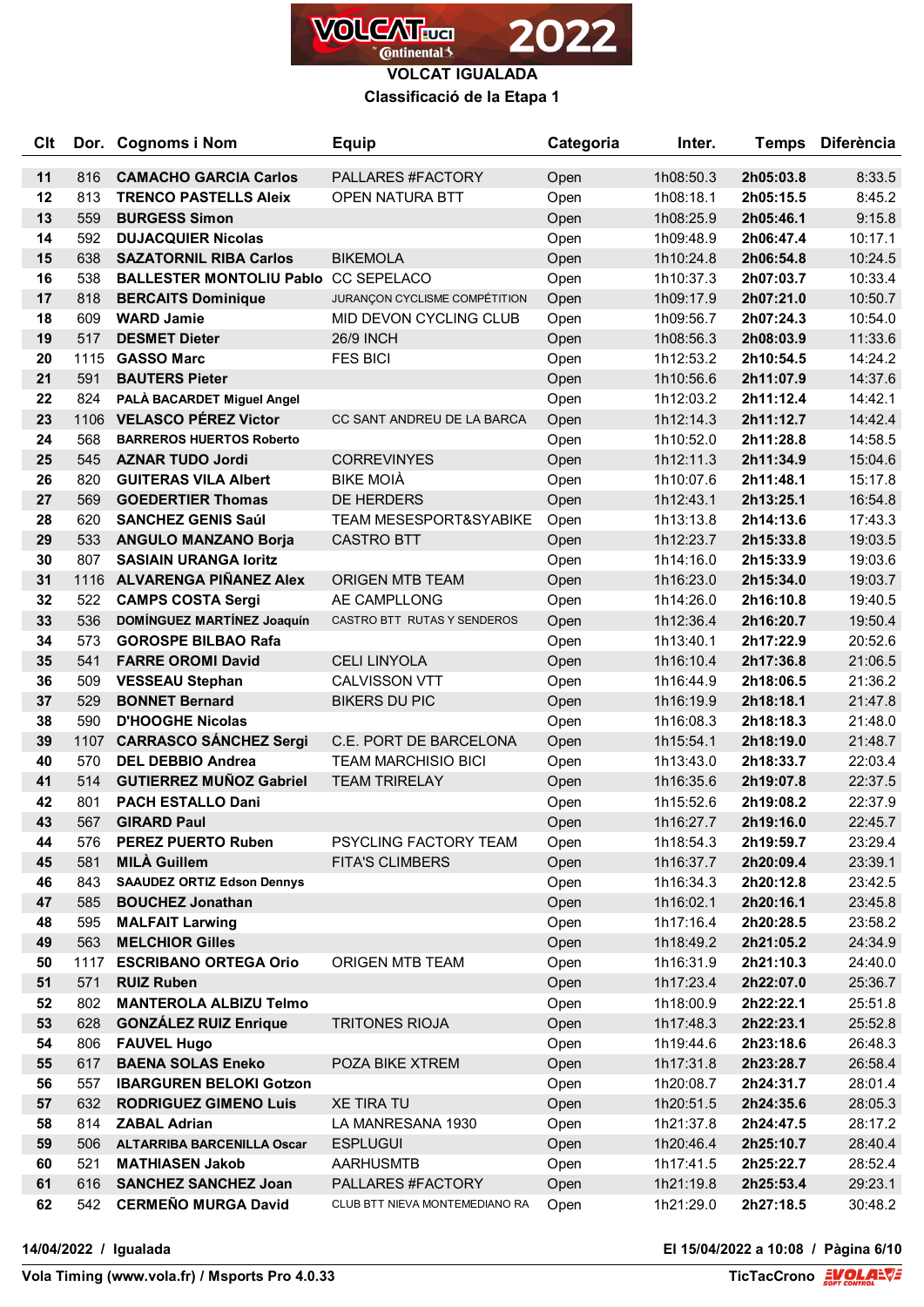

### **Classificació de la Etapa 1**

| <b>Clt</b> |            | Dor. Cognoms i Nom                                          | <b>Equip</b>                                  | Categoria    | Inter.                 | <b>Temps</b>           | <b>Diferència</b>  |
|------------|------------|-------------------------------------------------------------|-----------------------------------------------|--------------|------------------------|------------------------|--------------------|
| 63         | 817        | <b>ALVAREZ LLANOS Sergi</b>                                 | <b>CLUB CICLISTA LA RIBA</b>                  | Open         | 1h21:02.1              | 2h27:18.8              | 30:48.5            |
| 64         | 508        | <b>VESSEAU Clement</b>                                      | <b>CALVISSON VTT</b>                          | Open         | 1h21:35.1              | 2h27:36.7              | 31:06.4            |
| 65         | 518        | <b>BULCKENS Jonas</b>                                       | 26/9 INCH MTB TEAM TIELT                      | Open         | 1h20:59.5              | 2h27:49.2              | 31:18.9            |
| 66         | 519        | <b>DEPREZ Simon</b>                                         | 26/9 INCH TEAM TIELT                          | Open         | 1h24:11.2              | 2h29:21.8              | 32:51.5            |
| 67         | 520        | <b>BURCEA Valentin</b>                                      | 8 PULGADAS BIKE SHOP                          | Open         | 1h23:16.5              | 2h29:43.9              | 33:13.6            |
| 68         | 575        | <b>UGARTE URRIZ Jon</b>                                     |                                               | Open         | 1h20:05.8              | 2h29:48.5              | 33:18.2            |
| 69         | 613        | <b>MIELNIK Karol</b>                                        | <b>MTB RACING ACADEMY</b>                     | Open         | 1h20:04.6              | 2h30:07.9              | 33:37.6            |
| 70         | 619        | <b>O'SHEA Mark</b>                                          | <b>SUMMIT MTB</b>                             | Open         | 1h22:27.1              | 2h30:08.7              | 33:38.4            |
| 71         | 604        | PÉREZ GRIJALVO Ignacio                                      | <b>KALAGURRIS TEAM</b>                        | Open         | 1h21:32.1              | 2h30:13.7              | 33:43.4            |
| 71         | 586        | <b>LORENTE BRETON Alberto</b>                               | <b>KALAGURRIS TEAM</b>                        | Open         | 1h21:31.3              | 2h30:13.7              | 33:43.4            |
| 73         | 560        | <b>GORROCHATEGUI ORMAZABAL Eneko</b>                        | <b>BASURDE TEAM</b>                           | Open         | 1h22:32.9              | 2h30:18.1              | 33:47.8            |
| 74         | 574        | <b>MAGALLARES PULPON Jose Ruben</b>                         |                                               | Open         | 1h19:53.9              | 2h30:18.3              | 33:48.0            |
| 75         | 588        | <b>COLLET Cedric</b>                                        | <b>CRAZY BUZZARDS</b>                         | Open         | 1h20:50.0              | 2h30:21.7              | 33:51.4            |
| 76         | 579        | <b>BELTRÁN TRAVER Jose Carlos</b>                           |                                               | Open         | 1h21:56.5              | 2h31:10.4              | 34:40.1            |
| 77         | 565        | <b>CANALS CAMPS David</b>                                   |                                               | Open         | 1h21:10.5              | 2h31:14.3              | 34:44.0            |
| 78         | 610        | <b>TORRES ALVAREZ Pedro Manuel</b>                          | <b>MIRABIKE</b>                               | Open         | 1h23:26.9              | 2h31:42.0              | 35:11.7            |
| 79         | 618        | <b>PLANAS MARTINEZ Albert</b>                               | <b>PROBIKE CLUB</b>                           | Open         | 1h21:34.5              | 2h31:56.5              | 35:26.2            |
| 80         | 546        | <b>GRIEBELING Jurgen</b>                                    | <b>DE HERDERS</b>                             | Open         | 1h24:07.8              | 2h32:37.7              | 36:07.4            |
| 81         | 627        | <b>SÁNCHEZ SIXTO Rubén</b>                                  | <b>TRIDEPORTE</b>                             | Open         | 1h19:10.2              | 2h32:41.7              | 36:11.4            |
| 82         | 552        | <b>MORCILLO RIERA Manuel</b>                                | <b>GRUP ESPORTIU ES VEDRA</b>                 | Open         | 1h22:38.8              | 2h32:44.6              | 36:14.3            |
| 83         | 596        | <b>DE SCHEPPER Henk</b>                                     | DE HERDERS                                    | Open         | 1h24:03.3              | 2h32:49.9              | 36:19.6            |
| 84         | 629        | <b>VALL FERRER Marc</b>                                     | <b>VEC CYCLING&amp;RUN</b>                    | Open         | 1h23:14.0              | 2h33:18.0              | 36:47.7            |
| 85         | 544        | <b>ROCA LLOBET Josep</b>                                    | CLUB UNIO D'ESPORTS OBLIGATS I                | Open         | 1h24:38.8              | 2h34:48.2              | 38:17.9            |
| 86         | 600        | <b>TOLEDO CONTRERAS Willans Hons</b>                        |                                               | Open         | 1h21:33.7              | 2h35:29.4              | 38:59.1            |
| 87         | 1118       | <b>GAONA NUÑEZ Julio Cesar</b>                              | <b>ORIGEN MTB TEAM</b>                        | Open         | 1h20:05.4              | 2h36:10.6              | 39:40.3            |
| 88         | 809        | <b>ELVIRA GRADO Marc</b>                                    | LA JEEPETA DE MONTBUI                         | Open         | 1h24:35.9              | 2h36:15.0              | 39:44.7            |
| 89         | 624        | <b>ANDERSSON Torben</b>                                     | <b>TORBEN ANDERSSON</b>                       | Open         | 1h24:37.9              | 2h37:05.8              | 40:35.5            |
| 90         | 844        | <b>REVALIENTE TABAS Pablo</b>                               | <b>CC RATPENAT</b>                            | Open         | 1h22:58.3              | 2h37:40.8              | 41:10.5            |
| 91<br>92   | 540<br>611 | <b>ILARDIA DE LA CONCEPCIÓN Jon</b><br><b>VERVOORT Dave</b> | <b>CD ARRONIZ KT</b>                          | Open         | 1h23:41.0              | 2h37:57.3              | 41:27.0            |
| 92         | 526        | <b>GUIDA Gianni</b>                                         | MOLLENDAAL ON BIKE<br><b>ASD NEW DOWNHILL</b> | Open         | 1h20:00.7<br>1h26:40.8 | 2h38:09.5<br>2h38:09.5 | 41:39.2<br>41:39.2 |
| 94         | 612        | <b>SMITZ Wout</b>                                           | MOLLENDAAL ON BIKE                            | Open         | 1h21:56.9              | 2h38:10.1              | 41:39.8            |
| 95         | 594        | <b>VALENZUELA ARIAS Jose</b>                                | <b>BOMBERS BARCELONA</b>                      | Open<br>Open | 1h25:00.3              | 2h38:56.5              | 42:26.2            |
| 96         | 812        | <b>FERRER ILL Rafel</b>                                     | ROCKRIDER RACING TEAM SANT PER                | Open         | 1h27:29.6              | 2h39:19.7              | 42:49.4            |
| 97         | 543        | <b>VILADEGUT MASEGOSA Josep</b>                             | CLUB ESPORTIU CASTELLDANS                     | Open         | 1h24:19.1              | 2h39:56.3              | 43:26.0            |
| 98         | 578        | <b>GARCIA Joseba</b>                                        |                                               | Open         | 1h24:33.8              | 2h40:46.7              | 44:16.4            |
| 99         | 804        | <b>IRAZUSTABARRENA ARBELAIZ Suharri</b>                     |                                               | Open         | 1h22:35.3              | 2h40:46.9              | 44:16.6            |
| 100        |            | 1119 GONZALEZ GRACIA Xavier                                 |                                               | Open         | 1h27:28.9              | 2h41:05.7              | 44:35.4            |
| 101        |            | 1108 JULIA MAICAS Adrià                                     |                                               | Open         | 1h25:31.2              | 2h41:23.9              | 44:53.6            |
| 101        | 511        | <b>FRANÇOIS Sicot</b>                                       | MURET CYCLISTE                                | Open         | 1h27:38.1              | 2h41:23.9              | 44:53.6            |
| 103        | 633        | <b>AGIRREZABALA AZPIROZ Mikel</b>                           | ZARAUZKO ZIKLOTURISTA ELKARTEA                | Open         | 1h27:04.9              | 2h41:24.0              | 44:53.7            |
| 104        | 589        | <b>VAN DER HEIJDEN Jack</b>                                 |                                               | Open         | 1h27:25.1              | 2h41:45.5              | 45:15.2            |
| 105        | 636        | <b>PEREZ YESTE Jose Ramon</b>                               | 3SENDES CASTELLO - KROMAN                     | Open         | 1h27:09.0              | 2h42:06.5              | 45:36.2            |
| 106        | 564        | <b>CUESTA GOMEZ Carlos</b>                                  |                                               | Open         | 1h27:47.6              | 2h42:14.5              | 45:44.2            |
| 107        | 556        | <b>MACHANCOSES PONS Víctor</b>                              | <b>BTT SILLA CIERRABARES</b>                  | Open         | 1h26:45.2              | 2h42:16.5              | 45:46.2            |
| 108        | 580        | <b>PRESTON Anthony</b>                                      |                                               | Open         | 1h29:46.7              | 2h42:27.8              | 45:57.5            |
| 109        |            | 1112 ARANBURU EGIGUREN Ibai                                 |                                               | Open         | 1h24:00.0              | 2h42:35.7              | 46:05.4            |
| 110        | 598        | <b>PUYUELO ROCA Albert</b>                                  | <b>TRADEBIKE</b>                              | Open         | 1h26:48.2              | 2h42:48.4              | 46:18.1            |
| 111        | 607        | <b>BENNETT William</b>                                      | <b>MAD MTB</b>                                | Open         | 1h29:20.5              | 2h43:18.0              | 46:47.7            |
| 112        | 593        | <b>TURMO GONZALEZ Santi</b>                                 | <b>ANTIMASK</b>                               | Open         | 1h30:14.3              | 2h43:57.0              | 47:26.7            |
| 113        | 510        | <b>ARANCE LOPEZ Daniel</b>                                  |                                               | Open         | 1h30:15.1              | 2h43:57.1              | 47:26.8            |
| 114        | 587        | <b>EECKHOUT Pieter</b>                                      |                                               | Open         | 1h28:21.7              | 2h44:48.2              | 48:17.9            |

**14/04/2022 / Igualada El 15/04/2022 a 10:08 / Pàgina 7/10**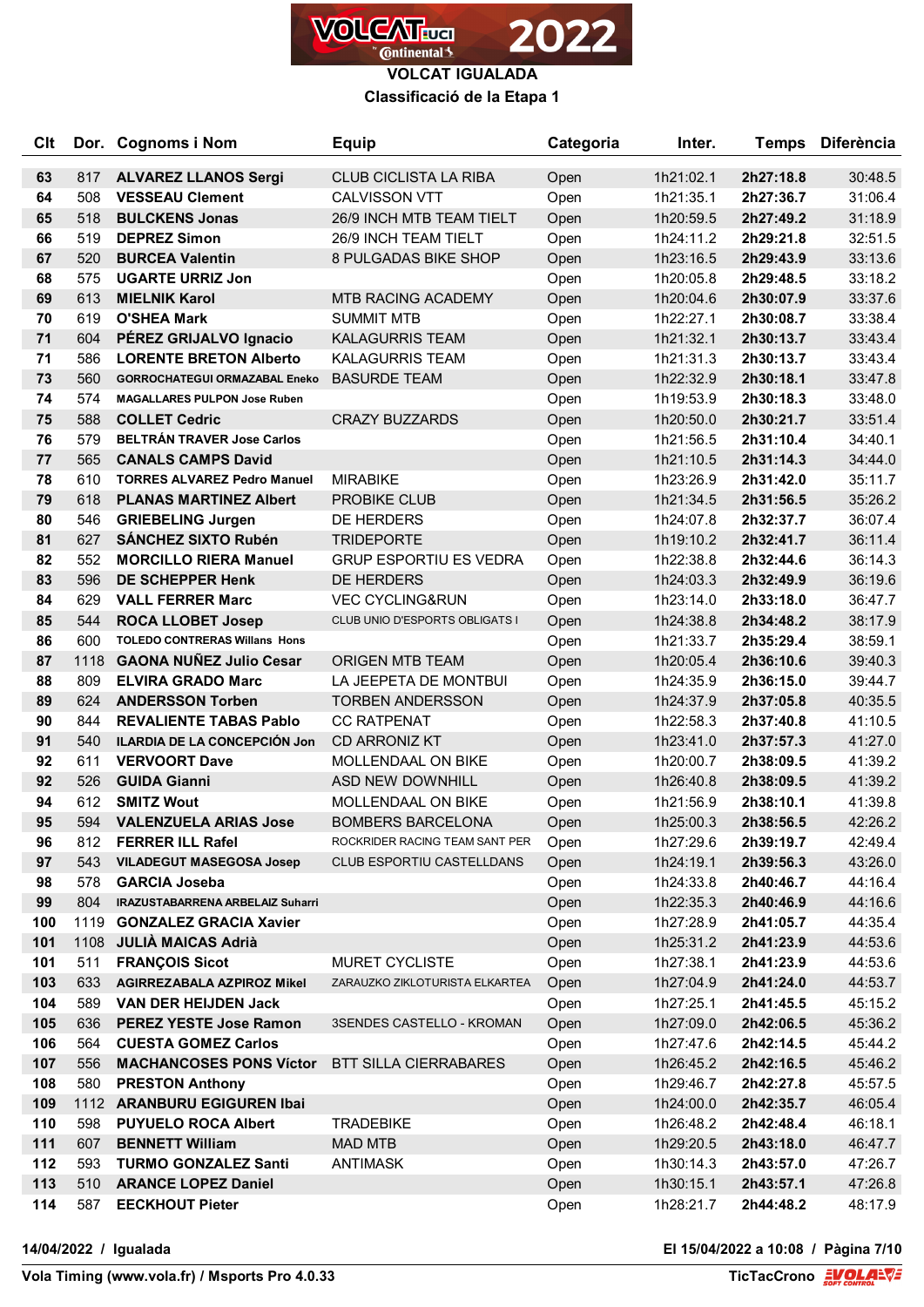

## **Classificació de la Etapa 1**

| C <sub>it</sub> |      | Dor. Cognoms i Nom                              | <b>Equip</b>                 | Categoria | Inter.    | <b>Temps</b> | <b>Diferència</b> |
|-----------------|------|-------------------------------------------------|------------------------------|-----------|-----------|--------------|-------------------|
| 115             | 531  | <b>JIMENEZ Raul</b>                             | <b>C.C.FESBICI IGUALADA</b>  | Open      | 1h28:16.1 | 2h44:58.5    | 48:28.2           |
| 116             | 525  | <b>FOLGADO JIMÉNEZ Héctor</b>                   | ASBIKE TEAM CLUB DEPORTIVO   | Open      | 1h26:46.6 | 2h45:32.8    | 49:02.5           |
| 117             | 524  | LÓPEZ SAN ESTEBAN Abraham                       | ASBIKE TEAM CLUB DEPORTIVO   | Open      | 1h27:40.6 | 2h46:00.9    | 49:30.6           |
| 118             | 535  | <b>NOGUERA LOPEZ Ivan</b>                       | <b>CASTRO BTT</b>            | Open      | 1h23:19.8 | 2h48:51.6    | 52:21.3           |
| 119             | 572  | <b>KLIJSEN Edwin</b>                            |                              | Open      | 1h30:13.2 | 2h50:05.0    | 53:34.7           |
| 120             | 1110 | <b>CHOW-CHINE-GALINAUD Loïs VTT DU GARLABAN</b> |                              | Open      | 1h29:45.5 | 2h50:17.1    | 53:46.8           |
| 121             | 554  | <b>VALLS CUARTERO Sergio</b>                    |                              | Open      | 1h28:19.6 | 2h51:13.9    | 54:43.6           |
| 122             | 539  | <b>PORQUERAS MARQUES Carles</b>                 | <b>CC SPRINTBIKE</b>         | Open      | 1h28:08.5 | 2h52:19.8    | 55:49.5           |
| 123             | 548  | <b>IMSCHOOT Hendrik</b>                         | <b>DE HERDERS</b>            | Open      | 1h31:58.4 | 2h54:19.5    | 57:49.2           |
| 124             | 562  | <b>VANHERPE Dominique</b>                       | <b>DE HERDERS</b>            | Open      | 1h36:58.3 | 2h54:38.9    | 58:08.6           |
| 125             | 637  | <b>SAZATORNIL GONZALEZ David</b>                | <b>MORENITO</b>              | Open      | 1h32:17.9 | 2h54:48.1    | 58:17.8           |
| 126             | 583  | FERNÁNDEZ MATA Alberto                          |                              | Open      | 1h27:49.4 | 2h55:05.1    | 58:34.8           |
| 126             | 558  | <b>ORTIZ VILLAREJO Alejandro</b>                | <b>TREPAS TEAM</b>           | Open      | 1h27:50.9 | 2h55:05.1    | 58:34.8           |
| 128             | 555  | <b>GORDO GARCÍA Víctor</b>                      |                              | Open      | 1h27:50.1 | 2h55:05.3    | 58:35.0           |
| 129             | 615  | <b>ALEGRE HOSPITAL Fabian</b>                   | <b>OPEN NATURA</b>           | Open      | 1h35:34.3 | 2h55:44.5    | 59:14.2           |
| 130             | 547  | <b>DU FOUR Emmanuel</b>                         | <b>DE HERDERS</b>            | Open      | 1h35:37.2 | 2h57:01.7    | 1h00:31.4         |
| 131             | 597  | <b>LENAERTS Koen</b>                            | <b>MTB TEAM NO EXCUSE</b>    | Open      | 1h39:17.0 | 3h01:18.8    | 1h04:48.5         |
| 132             | 502  | <b>LLINARES LLORCA José</b>                     | CC PUIG CAMPANA DE FINESTRAT | Open      | 1h49:51.9 | 3h02:41.7    | 1h06:11.4         |
| 133             | 626  | <b>OSES NADAL Mario</b>                         | <b>TRIATLON ATALAYA</b>      | Open      | 1h18:55.7 | 3h04:25.3    | 1h07:55.0         |
| 134             | 608  | <b>GUDIN Miguel</b>                             | <b>MEGABICI</b>              | Open      | 1h39:32.0 | 3h05:37.1    | 1h09:06.8         |
| 135             | 1101 | <b>GIL MARTINEZ Antonio</b>                     | <b>CLUB CICLISTA G.E.R.</b>  | Open      | 1h36:54.3 | 3h06:00.9    | 1h09:30.6         |
| 136             | 1113 | <b>GABARRO MARTINEZ Roger</b>                   |                              | Open      | 1h35:14.8 | 3h06:26.3    | 1h09:56.0         |
| 137             | 577  | <b>LAZKANO ANTON Josu</b>                       |                              | Open      | 1h36:56.1 | 3h07:01.8    | 1h10:31.5         |
| 138             | 561  | DE ROBA PEREZ Jon                               | <b>CANYON TEAM19</b>         | Open      | 1h36:37.1 | 3h07:10.1    | 1h10:39.8         |
| 139             | 530  | <b>ROVIRA GRANADOS Marçal</b>                   | <b>BIKING POINT</b>          | Open      | 1h21:35.8 | 3h07:20.1    | 1h10:49.8         |
| 140             | 621  | <b>OCAÑA MARTÍNEZ Alan</b>                      | <b>TITANES BIKE CEUTA</b>    | Open      | 1h34:57.6 | 3h08:56.4    | 1h12:26.1         |
| 141             | 842  | <b>ROSET PUJOL Martí</b>                        |                              | Open      | 1h35:40.8 | 3h15:57.2    | 1h19:26.9         |
| 142             | 501  | <b>AGUILERA MAYENCO Ivan</b>                    |                              | Open      | 1h46:27.0 | 3h21:01.3    | 1h24:31.0         |
| 143             | 532  | <b>SAEZ MARTINEZ David</b>                      | CALCONASSOS IBIZA C.C.       | Open      | 1h48:25.6 | 3h22:59.0    | 1h26:28.7         |
| 144             | 550  | <b>MOREELS Sven</b>                             | DE HERDERS - LOS PASTORES    | Open      | 1h51:38.2 | 3h26:02.0    | 1h29:31.7         |
| 145             | 549  | <b>JOTTIER Jurgen</b>                           | <b>DE HERDERS</b>            | Open      | 1h51:38.9 | 3h26:02.3    | 1h29:32.0         |

### **Absents**

| <b>PAEZ LEON Hector Leonardo</b>  | SOUDAL LEECOUGAN INTERNATIONAL | Open |
|-----------------------------------|--------------------------------|------|
| <b>MENSI Daniele</b>              | SOUDAL LEECOUGAN INTERNATIONAL | Open |
| <b>LONGO Tony</b>                 | SOUDAL LEECOUGAN INTERNATIONAL | Open |
| <b>ROSA Massimo</b>               | SOUDAL LEECOUGAN INTERNATIONAL | Open |
| <b>ESKIBEL ELORZA Iker</b>        | <b>OREKA</b>                   | Open |
| <b>SÖLTER Marcus</b>              | DOWE-SPORTSWEAR-TEAM           | Open |
| <b>RAMOS SANDOVAL Victor Hugo</b> |                                | Open |
| <b>LOPEZ ORTIZ Iñigo</b>          | ABANTO ZIERBENA MUSKIZ T.E.    | Open |
| <b>GRANDIO RUIZ Edgar</b>         | RANDONNEUR CULTURA CICLISTA    | Open |
| <b>MARTINEZ CALDITO Xavier</b>    | <b>X MARTINEZ</b>              | Open |
| <b>SIERRA GARRIDO Sergio</b>      | <b>BIZZIS TEAM</b>             | Open |
| <b>LARA MARTINEZ Marc</b>         | PALLARES #FACTORY              | Open |
| <b>TEMPRANO MUÑOZ Raul</b>        | <b>BICI 3.0</b>                | Open |
| <b>MILAN JIMENEZ Angel</b>        |                                | Open |
| <b>VALVERDE UGALDE Asier</b>      | <b>IRUÑA KIROLAK</b>           | Open |
| PIÑERO MORAÑO Jorge               | C.C.MEDINA                     | Open |
| <b>BRUGEURA ARNES Robert</b>      | <b>BLANDA ESPARTANS</b>        | Open |
| <b>DONNIER VALENTIN Guillaume</b> | VTT CHARTREUSE                 | Open |
|                                   |                                |      |

**14/04/2022 / Igualada El 15/04/2022 a 10:08 / Pàgina 8/10**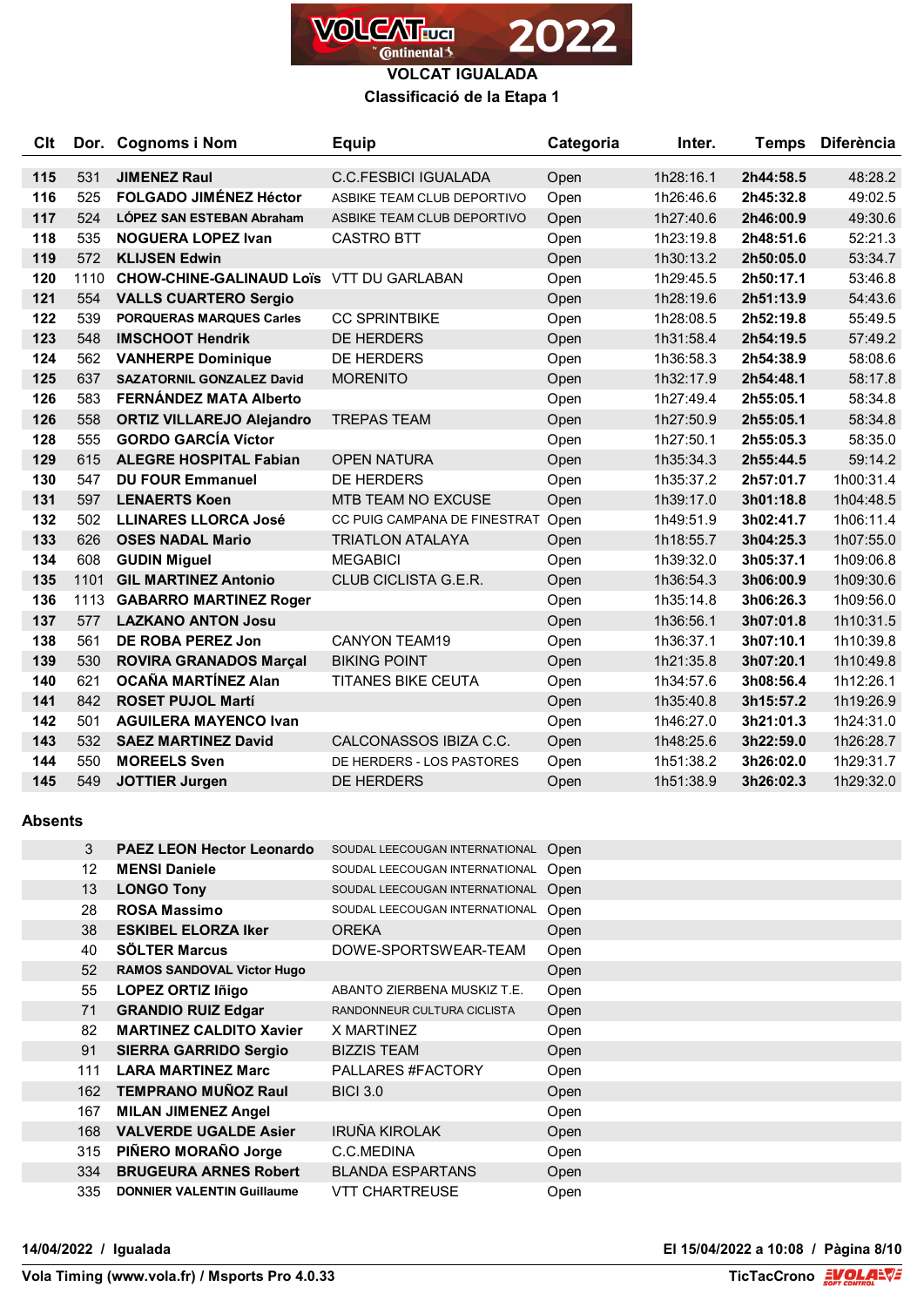

## **Classificació de la Etapa 1**

| Clt |          | Dor. Cognoms i Nom               | <b>Equip</b>               | Categoria | Inter. | <b>Temps</b> | <b>Diferència</b> |  |  |
|-----|----------|----------------------------------|----------------------------|-----------|--------|--------------|-------------------|--|--|
|     | 349      | <b>BARQUIN RUIZ Alberto</b>      | <b>GOROS BIKE- SALCEDO</b> | Open      |        |              |                   |  |  |
|     |          |                                  |                            |           |        |              |                   |  |  |
|     | Abandons |                                  |                            |           |        |              |                   |  |  |
|     | 17       | <b>VENTURA SANCHEZ Ismael</b>    | ESMTB.COM                  | Open      |        |              |                   |  |  |
|     | 20       | <b>CASSU CANTIN Guillem</b>      | <b>BUFF MEGAMO TEAM</b>    | Open      |        |              |                   |  |  |
|     | 47       | <b>VALLS PUJOL Ot</b>            |                            | Open      |        |              |                   |  |  |
|     | 75       | <b>TEMPRANO FERNANDEZ Marti</b>  | <b>BICI 3.0</b>            | Open      |        |              |                   |  |  |
|     | 224      | <b>MOIX CHINARRO Jordi</b>       | LA JEEPETA DE MONTBUI      | Open      |        |              |                   |  |  |
|     | 235      | <b>LOPEZ INTXAUSTI Garikoitz</b> | OTXE OARSOALDEA TX. K., K. | Open      |        |              |                   |  |  |
|     | 252      | <b>CHAVARRIA BALMANYA Josep</b>  | <b>CLOOT FACTORY TEAM</b>  | Open      |        |              |                   |  |  |
|     | 264      | <b>GUIRAL DEDIOS Hector</b>      | AGROSTOCK CC FRAGA         | Open      |        |              |                   |  |  |

## **Open / Dona**

| $\mathbf 1$    | 821  | <b>FUENTES COLL Lidia</b>    | <b>SCOTT BIKES CLUB ESPORTIU</b> | Open | 1h21:13.4 | 2h25:52.5 |           |
|----------------|------|------------------------------|----------------------------------|------|-----------|-----------|-----------|
| $\mathbf{2}$   | 601  | <b>BENOIT Melanie</b>        |                                  | Open | 1h26:56.7 | 2h38:14.5 | 12:22.0   |
| 3              | 614  | <b>MORTENSEN Anne-Mette</b>  | NÆSBY CYKEL MOTION               | Open | 1h30:04.5 | 2h41:23.8 | 15:31.3   |
| 4              | 845  | <b>CANO ESPINOSA Marta</b>   |                                  | Open | 1h24:59.3 | 2h41:34.5 | 15:42.0   |
| 5              | 623  | <b>DOLGOVIENE Vida</b>       | TOP TEAM CYCLING                 | Open | 1h31:19.0 | 2h46:25.2 | 20:32.7   |
| 6              | 625  | <b>OSES RESANO David</b>     | TRIATLON ATALAYA                 | Open | 1h18:53.2 | 3h04:25.3 | 38:32.8   |
| $\overline{7}$ | 1105 | <b>LLUELLES Maria</b>        | CLUB TRIATLÓ ANDORRA             | Open | 1h37:36.6 | 3h05:02.8 | 39:10.3   |
| 8              | 841  | <b>GRAS LLOYS Berta</b>      |                                  | Open | 1h35:43.7 | 3h15:57.3 | 50:04.8   |
| 9              | 1114 | <b>DENIZOT Mireille</b>      | VTT DU GARLABAN                  | Open | 1h45:29.9 | 3h16:36.5 | 50:44.0   |
| 10             | 805  | DIEZ BALBOA Idoia            | C.D GIRLS ON FIRE                | Open | 1h59:20.3 | 3h37:18.4 | 1h11:25.9 |
|                |      |                              |                                  |      |           |           |           |
| Absents        |      |                              |                                  |      |           |           |           |
|                | 161  | <b>HOUDU Valerie</b>         | COUSERANS CYCLISTE PYRÉNÉES      | Open |           |           |           |
|                | 413  | <b>QUIROGA PADILLA Sonia</b> | <b>RR BIKERS</b>                 | Open |           |           |           |
|                | 415  | <b>LIEBRENZ Yvonne</b>       | RV CONCORDIA TRIEB               | Open |           |           |           |
|                |      |                              |                                  |      |           |           |           |

### **Abandons**

|             | <b>VTT DU GARLABAN</b>                                                           |                    |
|-------------|----------------------------------------------------------------------------------|--------------------|
| <b>Open</b> | ,我们就会在这里,我们就会在这里,我们就会在这里,我们就会在这里,我们就会在这里,我们就会在这里,我们就会在这里,我们就会在这里,我们就会在这里,我们就会在这里 | 1111 OLLIER Sylvie |

# **Open Duo**

| 1              | 740. | <b>ILSE JAQUES HIGH PERFORMANCE C</b>    | ILSE JAQUES HIGH PERFORMANCE C | Open Duo | 1h04:43.4 | 1h59:05.0 |         |
|----------------|------|------------------------------------------|--------------------------------|----------|-----------|-----------|---------|
| $\mathbf{2}$   | 744  | <b>BIKE AND FUN PAIN</b>                 | <b>BIKE AND FUN TEAM</b>       | Open Duo | 1h06:25.0 | 2h00:08.2 | 1:03.2  |
| 3              | 717  | <b>CC PUIG CAMPANA &amp; ZAFIRO TEAM</b> | <b>CC CALPE</b>                | Open Duo | 1h06:18.9 | 2h00:29.4 | 1:24.4  |
| 4              | 708  | <b>BAT TEAM</b>                          | ALOÑA MENDI                    | Open Duo | 1h07:36.1 | 2h02:30.8 | 3:25.8  |
| 5              | 701  | <b>ARROYO RINCON TEAM</b>                | TEAM COSTA BIKE CLUB           | Open Duo | 1h06:17.5 | 2h02:48.6 | 3:43.6  |
| 6              | 712  | <b>CBM-BFF</b>                           | <b>BIKE FOR FUN</b>            | Open Duo | 1h06:03.2 | 2h03:54.7 | 4:49.7  |
| $\overline{7}$ | 737  | <b>TOT O RES</b>                         |                                | Open Duo | 1h09:19.4 | 2h06:21.8 | 7:16.8  |
| 8              | 736  | <b>MON BIKER CC</b>                      | <b>MON BIKER CC</b>            | Open Duo | 1h10:39.5 | 2h08:48.9 | 9:43.9  |
| 9              | 860  | <b>FESBICI 2</b>                         | C.C. FESBICI IGUALADA          | Open Duo | 1h10:37.9 | 2h09:48.4 | 10:43.4 |
| 10             | 721  | <b>AM TEAM</b>                           |                                | Open Duo | 1h12:08.3 | 2h10:37.9 | 11:32.9 |
| 11             | 735  | +3000‼RT                                 |                                | Open Duo | 1h11:04.4 | 2h10:58.8 | 11:53.8 |
| 12             | 742  | <b>LOS GALLUS</b>                        | <b>TRIATLON ATALAYA</b>        | Open Duo | 1h10:47.2 | 2h13:03.7 | 13:58.7 |
| 13             | 703. | <b>ATALAYA</b>                           | C.D. TRIATLON ATALAYA          | Open Duo | 1h12:59.7 | 2h13:08.8 | 14:03.8 |

#### **14/04/2022 / Igualada El 15/04/2022 a 10:08 / Pàgina 9/10**